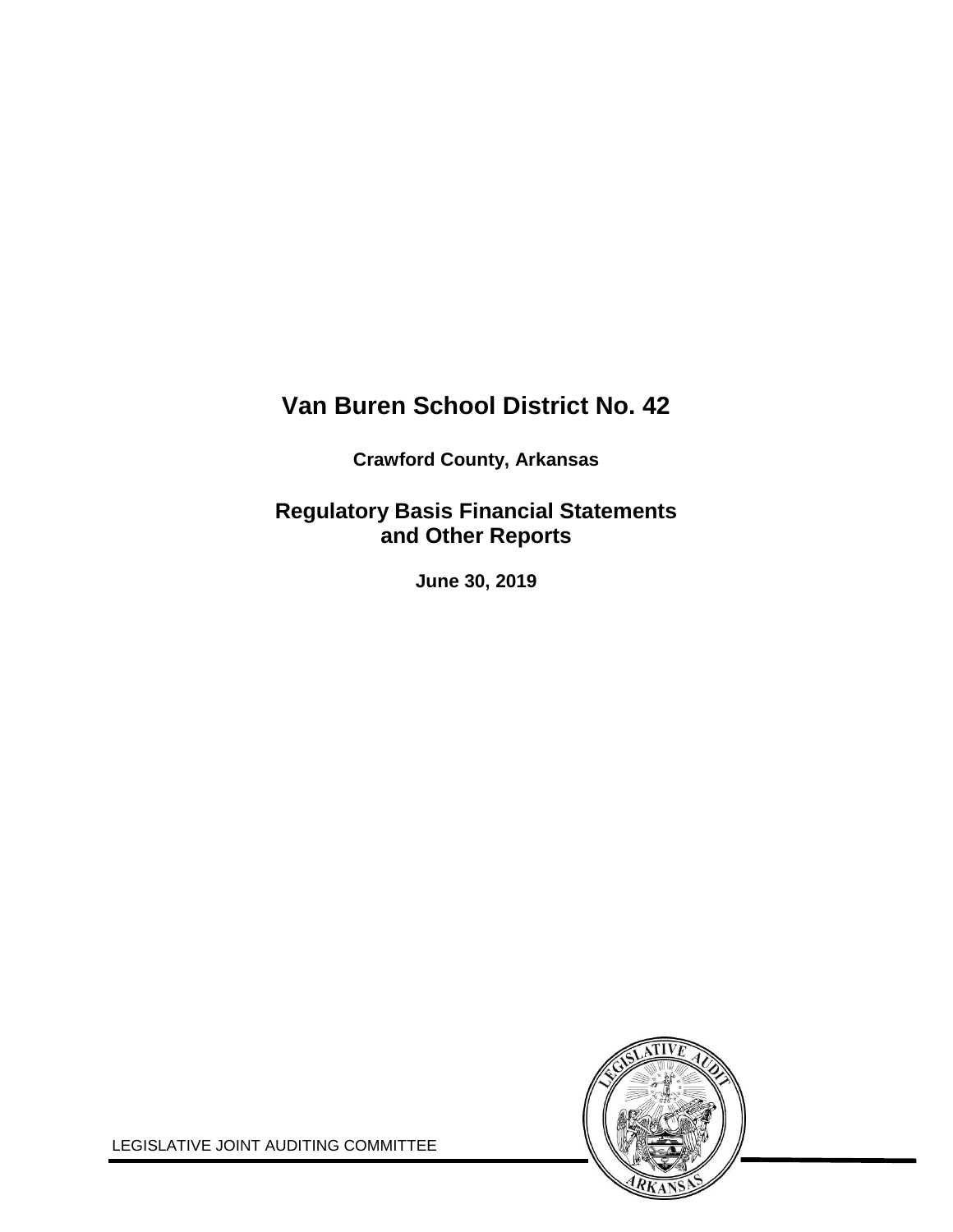#### VAN BUREN SCHOOL DISTRICT NO. 42 CRAWFORD COUNTY, ARKANSAS TABLE OF CONTENTS JUNE 30, 2019

Independent Auditor's Report

Report on Internal Control Over Financial Reporting and on Compliance and Other Matters Based on an Audit of Financial Statements Performed in Accordance With *Government Auditing Standards*

Report on Compliance for Each Major Federal Program and Report on Internal Control Over Compliance Required by the Uniform Guidance

# REGULATORY BASIS FINANCIAL STATEMENTS

|                                                                                                              | Exhibit |
|--------------------------------------------------------------------------------------------------------------|---------|
| Balance Sheet - Regulatory Basis                                                                             | Α       |
| Statement of Revenues, Expenditures, and Changes in Fund Balances – Governmental Funds –<br>Regulatory Basis | В       |
| Statement of Revenues, Expenditures, and Changes in Fund Balances – Budget and Actual –                      |         |
| General and Special Revenue Funds – Regulatory Basis                                                         |         |
| Notes to Financial Statements                                                                                |         |

# **SCHEDULES**

**Schedule** 

| Schedule of Capital Assets (Unaudited)                                                  |   |
|-----------------------------------------------------------------------------------------|---|
| Schedule of Expenditures of Federal Awards                                              |   |
| Schedule of Findings and Questioned Costs                                               |   |
| Summary Schedule of Prior Audit Findings                                                |   |
| Schedule of Selected Information for the Last Five Years – Regulatory Basis (Unaudited) | ∽ |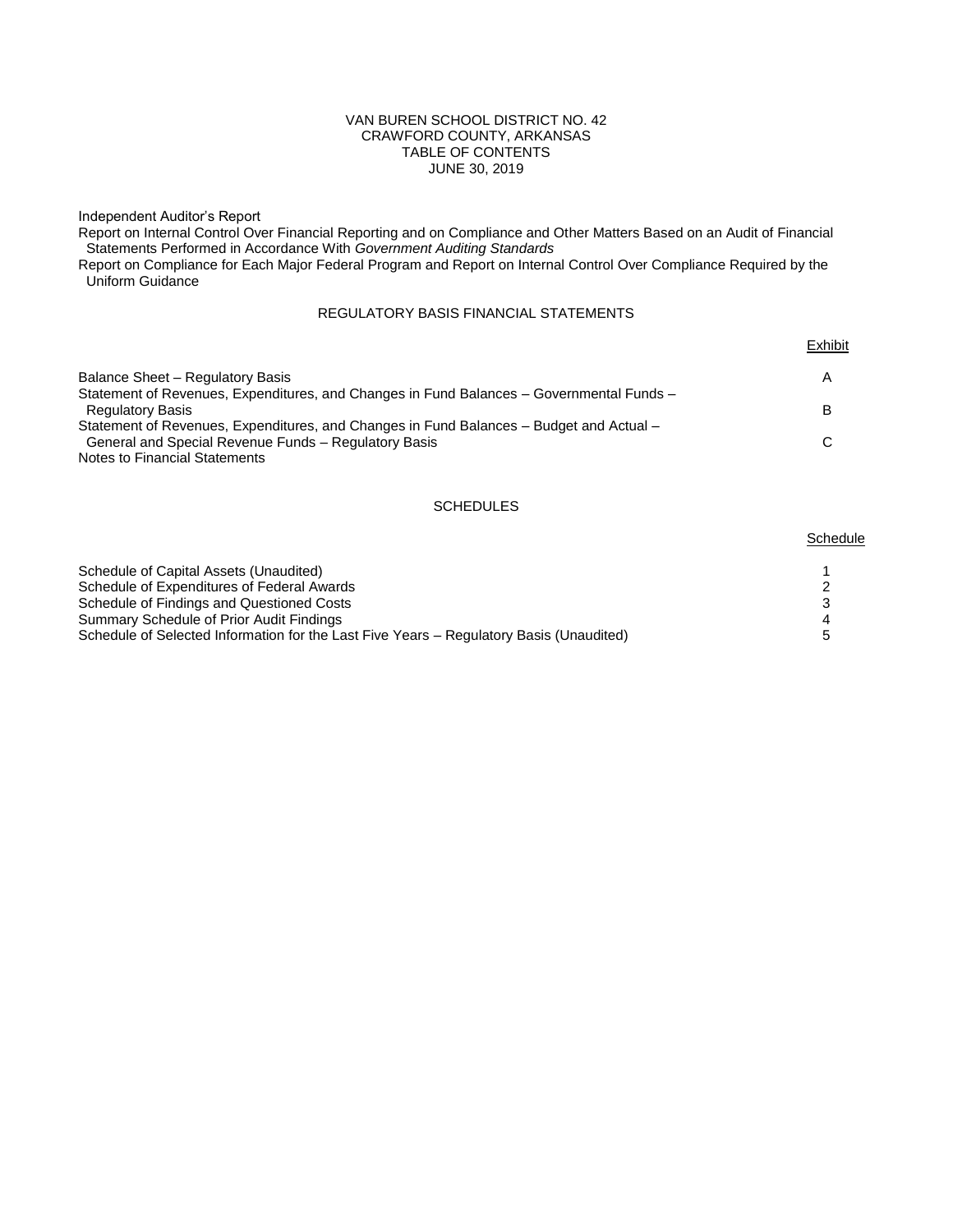**Irkansas** 

**Sen. Jason Rapert** Senate Chair **Sen. Eddie Cheatham** Senate Vice Chair



**Rep. Richard Womack** House Chair **Rep. DeAnn Vaught** House Vice Chair

**Roger A. Norman, JD, CPA, CFE, CFF** Legislative Auditor

# **LEGISLATIVE JOINT AUDITING COMMITTEE ARKANSAS LEGISLATIVE AUDIT**

INDEPENDENT AUDITOR'S REPORT

Van Buren School District No. 42 and School Board Members Legislative Joint Auditing Committee

# **Report on the Financial Statements**

We have audited the accompanying financial statements of each major governmental fund and the aggregate remaining fund information of the Van Buren School District No. 42 (the "District"), as of and for the year ended June 30, 2019, and the related notes to the financial statements, which collectively comprise the District's regulatory basis financial statements as listed in the table of contents.

### *Management's Responsibility for the Financial Statements*

Management is responsible for the preparation and fair presentation of these financial statements in accordance with the financial reporting provisions of Ark. Code Ann. § 10-4-413(c) as provided in Act 2201 of 2005, as described in Note 1, to meet the requirements of the State of Arkansas. This includes determining that the regulatory basis of accounting is an acceptable basis for the preparation of the financial statements in the circumstances. Management is also responsible for the design, implementation, and maintenance of internal control relevant to the preparation and fair presentation of financial statements that are free from material misstatement, whether due to fraud or error.

## *Auditor's Responsibility*

Our responsibility is to express opinions on these financial statements based on our audit. We conducted our audit in accordance with auditing standards generally accepted in the United States of America and the standards applicable to financial audits contained in *Governmental Auditing Standards,* issued by the Comptroller General of the United States. Those standards require that we plan and perform the audit to obtain reasonable assurance about whether the financial statements are free from material misstatement.

An audit involves performing procedures to obtain audit evidence about the amounts and disclosures in the financial statements. The procedures selected depend on the auditor's judgment, including the assessment of the risks of material misstatement of the financial statements, whether due to fraud or error. In making those risk assessments, the auditor considers internal control relevant to the District's preparation and fair presentation of the financial statements in order to design audit procedures that are appropriate in the circumstances, but not for the purpose of expressing an opinion on the effectiveness of the District's internal control. Accordingly, we express no such opinion. An audit also includes evaluating the appropriateness of accounting policies used and the reasonableness of significant accounting estimates made by management, as well as evaluating the overall presentation of the financial statements.

We believe that the audit evidence we have obtained is sufficient and appropriate to provide a basis for our audit opinions.

# *Basis for Adverse Opinion on U.S. Generally Accepted Accounting Principles*

As described in Note 1 to the financial statements, to meet the financial reporting requirements of the State of Arkansas, the financial statements are prepared by the District on the basis of the financial reporting provisions of Ark. Code Ann. § 10-4-413(c) as provided in Act 2201 of 2005, which is a basis of accounting other than accounting principles generally accepted in the United States of America.

The effects on the financial statements of the variances between the regulatory basis of accounting described in Note 1 and accounting principles generally accepted in the United States of America, although not reasonably determinable, are presumed to be material.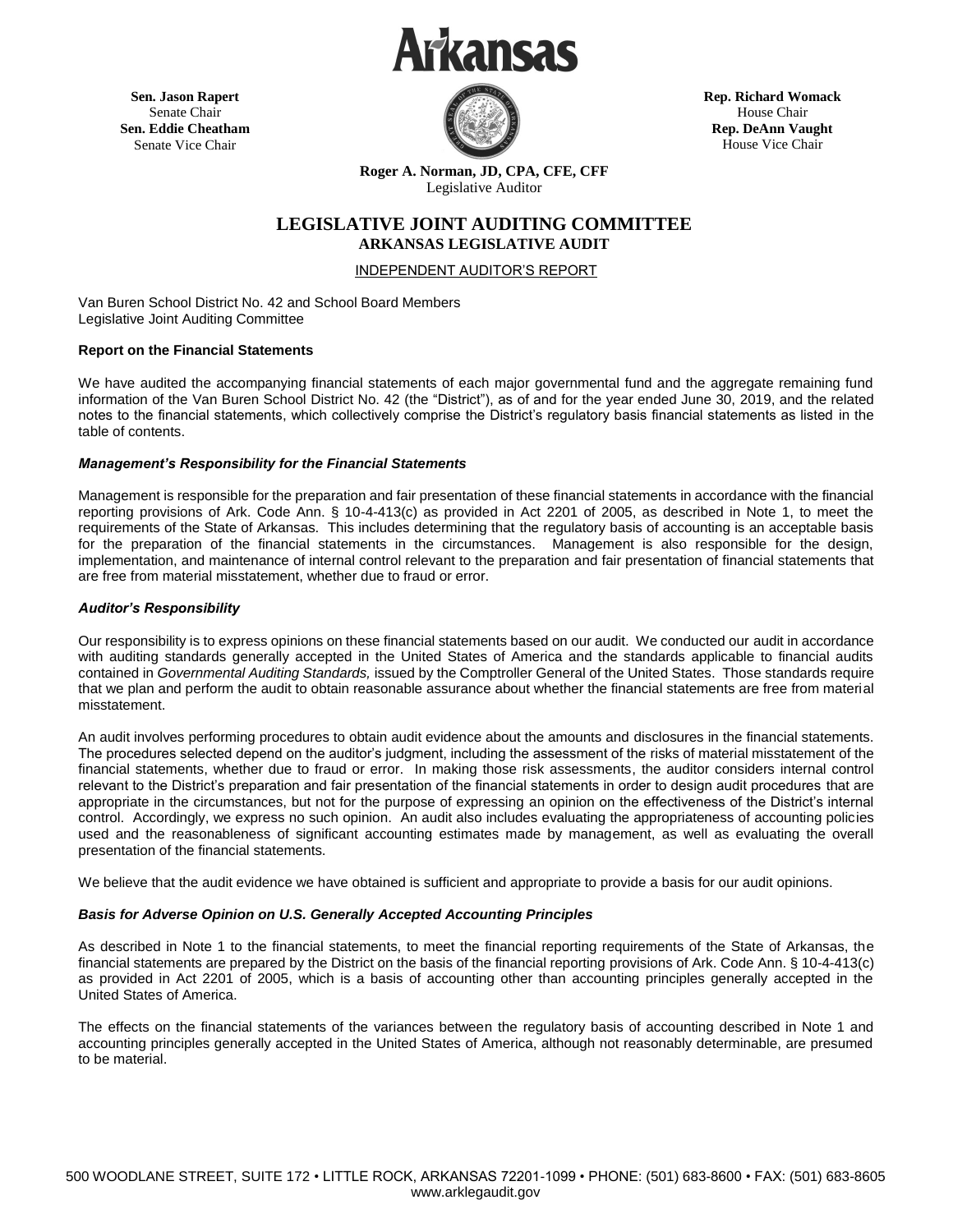#### *Adverse Opinion on U.S. Generally Accepted Accounting Principles*

In our opinion, because of the significance of the matter discussed in the Basis for Adverse Opinion on U.S. Generally Accepted Accounting Principles paragraphs, the financial statements referred to above do not present fairly, in accordance with accounting principles generally accepted in the United States of America, the financial position of the District as of June 30, 2019, or the changes in financial position for the year then ended.

#### *Unmodified Opinions on Regulatory Basis of Accounting*

In our opinion, the financial statements referred to above present fairly, in all material respects, the respective regulatory basis financial position of each major governmental fund and the aggregate remaining fund information of the District as of June 30, 2019, and the respective regulatory basis changes in financial position thereof and the respective regulatory basis budgetary comparison for the general and special revenue funds for the year then ended in accordance with the financial reporting provisions of Ark. Code Ann. § 10-4-413(c) as provided in Act 2201 of 2005 described in Note 1.

#### *Other Matters*

#### *Supplementary and Other Information*

Our audit was conducted for the purpose of forming opinions on the financial statements that collectively comprise the District's regulatory basis financial statements. The Schedule of Expenditures of Federal Awards, as required by Title 2 U.S. *Code of Federal Regulations* Part 200, *Uniform Administrative Requirements, Cost Principles, and Audit Requirements for Federal Awards,*  the Schedule of Capital Assets, and the Schedule of Selected Information for the Last Five Years – Regulatory Basis are presented for the purposes of additional analysis and are not a required part of the regulatory basis financial statements.

The Schedule of Expenditures of Federal Awards is the responsibility of management and was derived from and relates directly to the underlying accounting and other records used to prepare the regulatory basis financial statements. Such information has been subjected to the auditing procedures applied in the audit of the regulatory basis financial statements and certain additional procedures, including comparing and reconciling such information directly to the underlying accounting and other records used to prepare the regulatory basis financial statements or to the regulatory basis financial statements themselves, and other additional procedures in accordance with auditing standards generally accepted in the United States of America. In our opinion, the Schedule of Expenditures of Federal Awards is fairly stated, in all material respects, in relation to the regulatory basis financial statements as a whole.

The Schedule of Capital Assets and the Schedule of Selected Information for the Last Five Years – Regulatory Basis have not been subjected to the auditing procedures applied in the audit of the regulatory basis financial statements, and accordingly, we do not express an opinion or provide any assurance on them.

#### **Other Reporting Required by** *Government Auditing Standards*

In accordance with *Government Auditing Standards,* we have also issued our report dated January 9, 2020 on our consideration of the District's internal control over financial reporting and on our tests of its compliance with certain provisions of laws, regulations, contracts, and grant agreements and other matters. The purpose of that report is solely to describe the scope of our testing of internal control over financial reporting and compliance and the results of that testing, and not to provide an opinion on the effectiveness of the District's internal control over financial reporting or on compliance. That report is an integral part of an audit performed in accordance with *Government Auditing Standards* in considering the District's internal control over financial reporting and compliance.

ARKANSAS LEGISLATIVE AUDIT

Rozek Norman

Roger A. Norman, JD, CPA, CFE, CFF Legislative Auditor

Little Rock, Arkansas January 9, 2020 EDSD08919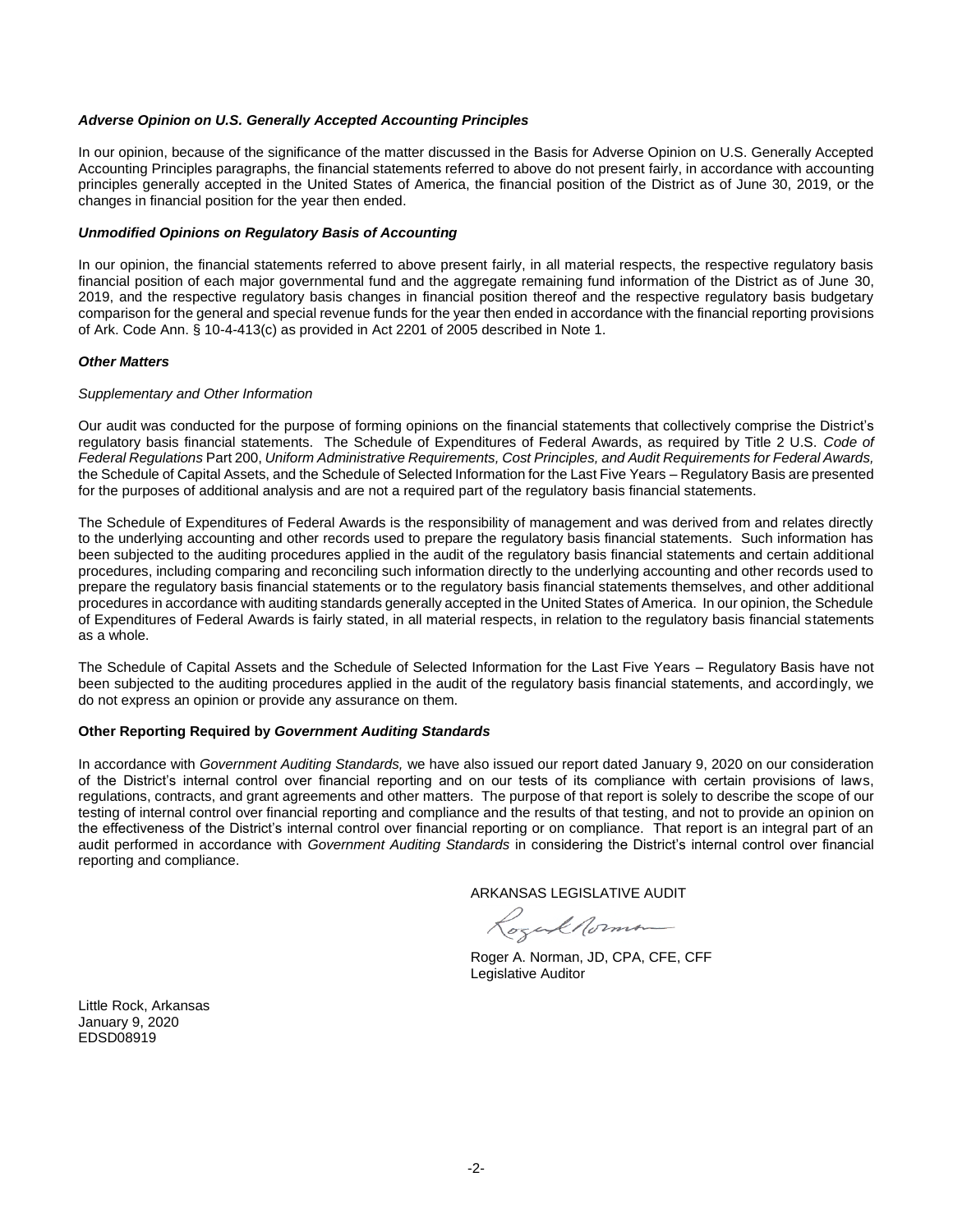

**Sen. Jason Rapert** Senate Chair **Sen. Eddie Cheatham** Senate Vice Chair

**Rep. Richard Womack** House Chair **Rep. DeAnn Vaught** House Vice Chair

**Roger A. Norman, JD, CPA, CFE, CFF** Legislative Auditor

# **LEGISLATIVE JOINT AUDITING COMMITTEE ARKANSAS LEGISLATIVE AUDIT**

#### REPORT ON INTERNAL CONTROL OVER FINANCIAL REPORTING AND ON COMPLIANCE AND OTHER MATTERS BASED ON AN AUDIT OF FINANCIAL STATEMENTS PERFORMED IN ACCORDANCE WITH *GOVERNMENT AUDITING STANDARDS*

# INDEPENDENT AUDITOR'S REPORT

Van Buren School District No. 42 and School Board Members Legislative Joint Auditing Committee

We have audited, in accordance with the auditing standards generally accepted in the United States of America and the standards applicable to financial audits contained in *Government Auditing Standards* issued by the Comptroller General of the United States, the financial statements of each major governmental fund and the aggregate remaining fund information of the Van Buren School District No. 42 (the "District"), as of and for the year ended June 30, 2019, and the related notes to the financial statements, which collectively comprise the District's regulatory basis financial statements, and have issued our report thereon dated January 9, 2020. We issued an adverse opinion because the District prepared the financial statements on the basis of the financial reporting provisions of Arkansas Code, which is a basis of accounting other than accounting principles generally accepted in the United States of America. The effects on the financial statements of the variances between the regulatory basis of accounting and accounting principles generally accepted in the United States of America, although not reasonably determinable, are presumed to be material. However, the financial statements present fairly, in all material respects, the respective regulatory basis financial position of each major governmental fund and the aggregate remaining fund information of the District as of June 30, 2019, and the respective regulatory basis changes in financial position thereof and the respective regulatory basis budgetary comparison for the general and special revenue funds for the year then ended, on the basis of accounting described in Note 1.

### **Internal Control Over Financial Reporting**

In planning and performing our audit of the regulatory basis financial statements, we considered the District's internal control over financial reporting (internal control) to determine the audit procedures that are appropriate in the circumstances for the purpose of expressing our opinions on the regulatory basis financial statements, but not for the purpose of expressing an opinion on the effectiveness of the District's internal control. Accordingly, we do not express an opinion on the effectiveness of the District's internal control.

A *deficiency in internal control* exists when the design or operation of a control does not allow management or employees, in the normal course of performing their assigned functions, to prevent, or detect and correct, misstatements on a timely basis. A *material weakness* is a deficiency, or a combination of deficiencies, in internal control, such that there is a reasonable possibility that a material misstatement of the District's regulatory basis financial statements will not be prevented, or detected and corrected, on a timely basis. A *significant deficiency* is a deficiency, or a combination of deficiencies, in internal control that is less severe than a material weakness, yet important enough to merit attention by those charged with governance.

Our consideration of internal control was for the limited purpose described in the first paragraph of this section and was not designed to identify all deficiencies in internal control that might be material weaknesses or significant deficiencies. Given these limitations, during our audit we did not identify any deficiencies in internal control that we consider to be material weaknesses. However, material weaknesses may exist that have not been identified.

# **Compliance and Other Matters**

As part of obtaining reasonable assurance about whether the District's regulatory basis financial statements are free from material misstatement, we performed tests of its compliance with certain provisions of the state constitution, state and federal laws and regulations, contracts, and grant agreements, noncompliance with which could have a direct and material effect on the determination of financial statement amounts. However, providing an opinion on compliance with those provisions was not an objective of our audit, and accordingly, we do not express such an opinion. The results of our tests disclosed no instances of noncompliance or other matters that are required to be reported under *Government Auditing Standards*.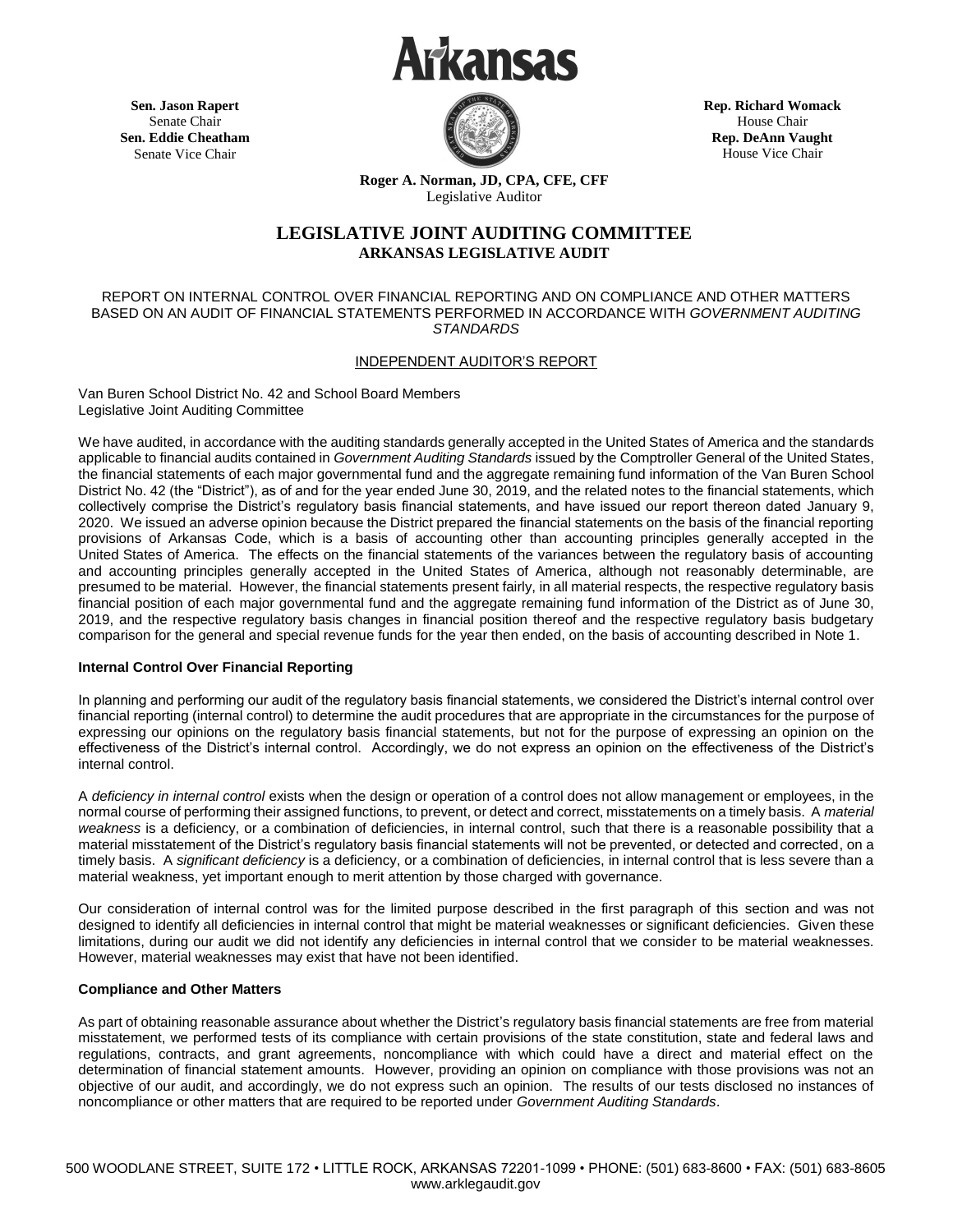# **Purpose of this Report**

The purpose of this report is solely to describe the scope of our testing of internal control and compliance and the results of that testing, and not to provide an opinion on the effectiveness of the District's internal control or on compliance. This report is an integral part of an audit performed in accordance with *Government Auditing Standards* in considering the District's internal control and compliance. Accordingly, this communication is not suitable for any other purpose.

ARKANSAS LEGISLATIVE AUDIT

Nitt k

Patrick Nutt, CPA Deputy Legislative Auditor

Little Rock, Arkansas January 9, 2020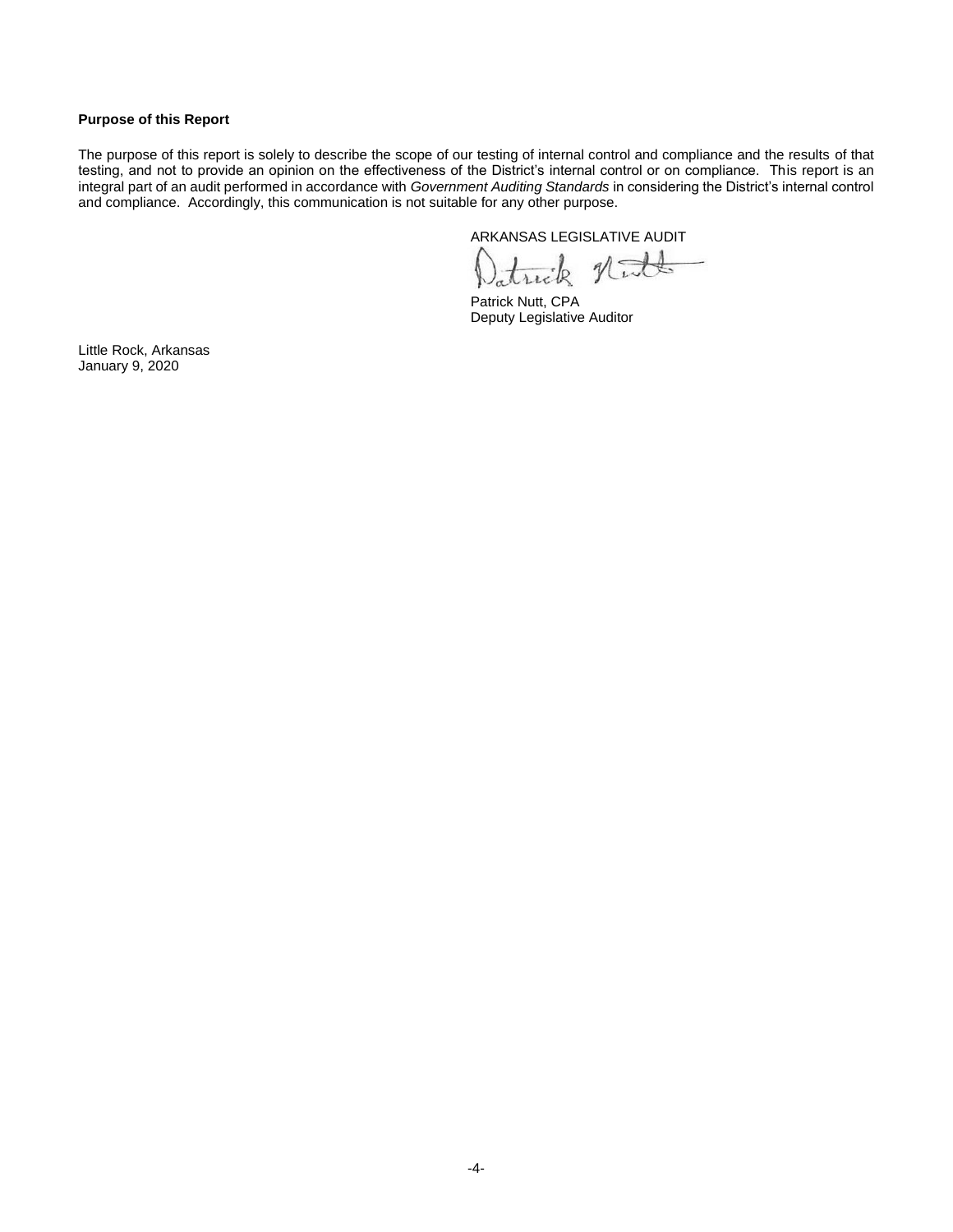rkansas

**Sen. Jason Rapert** Senate Chair **Sen. Eddie Cheatham** Senate Vice Chair



**Rep. Richard Womack** House Chair **Rep. DeAnn Vaught** House Vice Chair

**Roger A. Norman, JD, CPA, CFE, CFF** Legislative Auditor

# **LEGISLATIVE JOINT AUDITING COMMITTEE ARKANSAS LEGISLATIVE AUDIT**

## REPORT ON COMPLIANCE FOR EACH MAJOR FEDERAL PROGRAM AND REPORT ON INTERNAL CONTROL OVER COMPLIANCE REQUIRED BY THE UNIFORM GUIDANCE

# INDEPENDENT AUDITOR'S REPORT

Van Buren School District No. 42 and School Board Members Legislative Joint Auditing Committee

#### **Report on Compliance for Each Major Federal Program**

We have audited the Van Buren School District No. 42's (the "District") compliance with the types of compliance requirements described in the *OMB Compliance Supplement* that could have a direct and material effect on each of the District's major federal programs for the year ended June 30, 2019. The District's major federal programs are identified in the summary of auditor's results section of the accompanying Schedule of Findings and Questioned Costs.

#### *Management's Responsibility*

Management is responsible for compliance with federal statutes, regulations, and the terms and conditions of its federal awards applicable to its federal programs.

#### *Auditor's Responsibility*

Our responsibility is to express an opinion on compliance for each of the District's major federal programs based on our audit of the types of compliance requirements referred to above. We conducted our audit of compliance in accordance with auditing standards generally accepted in the United States of America; the standards applicable to financial audits contained in *Government Auditing Standards*, issued by the Comptroller General of the United States; and the audit requirements of Title 2 U.S. *Code of Federal Regulations* Part 200*, Uniform Administrative Requirements, Cost Principles, and Audit Requirements for Federal Awards* (Uniform Guidance). Those standards and the Uniform Guidance require that we plan and perform the audit to obtain reasonable assurance about whether noncompliance with the types of compliance requirements referred to above that could have a direct and material effect on a major federal program occurred. An audit includes examining, on a test basis, evidence about the District's compliance with those requirements and performing such other procedures as we considered necessary in the circumstances.

We believe that our audit provides a reasonable basis for our opinion on compliance for each major federal program. However, our audit does not provide a legal determination of the District's compliance.

### *Opinion on Each Major Federal Program*

In our opinion, the District complied, in all material respects, with the types of compliance requirements referred to above that could have a direct and material effect on each of its major federal programs for the year ended June 30, 2019.

### **Report on Internal Control Over Compliance**

Management of the District is responsible for establishing and maintaining effective internal control over compliance with the types of compliance requirements referred to above. In planning and performing our audit of compliance, we considered the District's internal control over compliance with the types of requirements that could have a direct and material effect on each major federal program to determine the auditing procedures that are appropriate in the circumstances for the purpose of expressing an opinion on compliance for each major federal program and to test and report on internal control over compliance in accordance with the Uniform Guidance, but not for the purpose of expressing an opinion on the effectiveness of internal control over compliance. Accordingly, we do not express an opinion on the effectiveness of the District's internal control over compliance.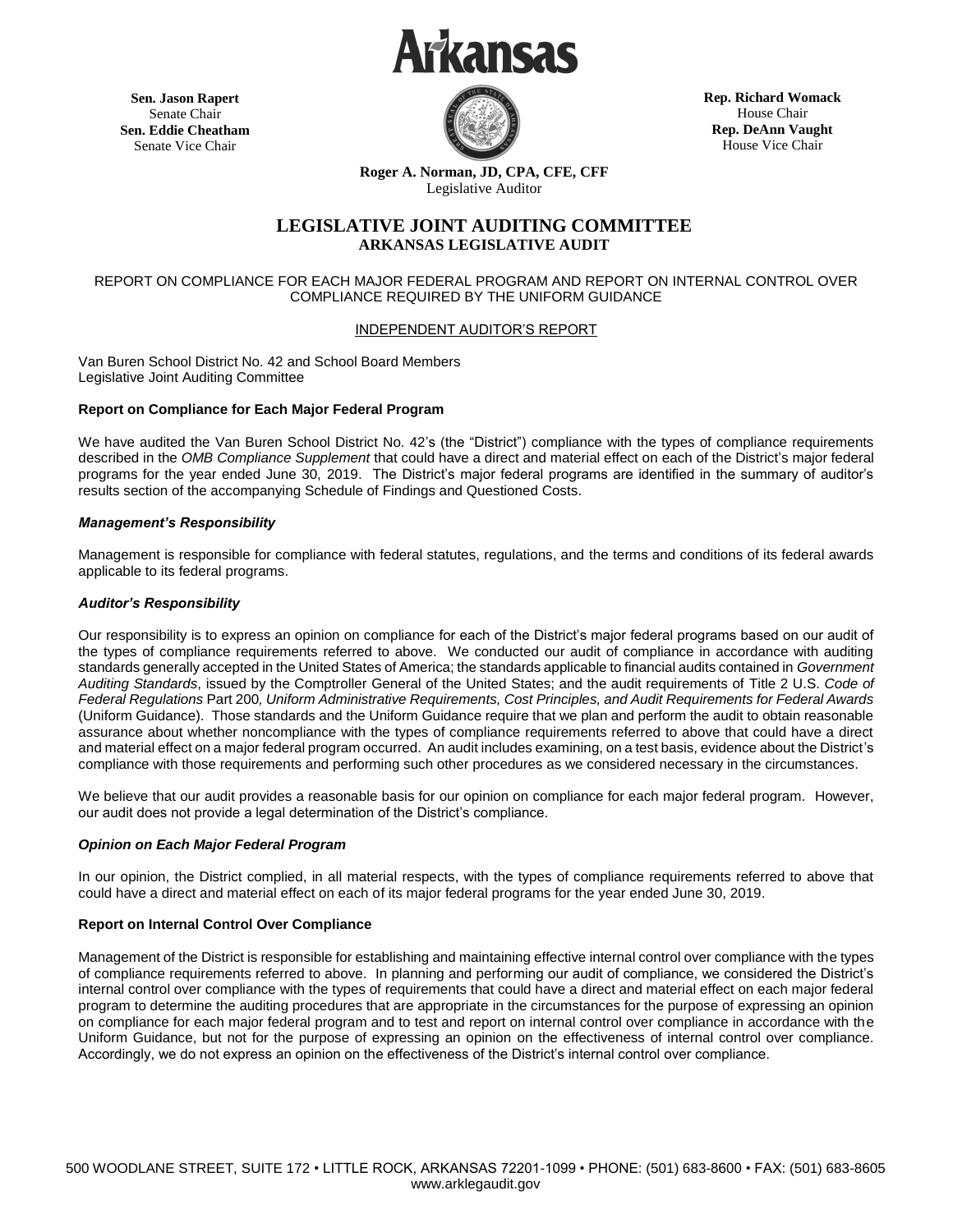A *deficiency in internal control over compliance* exists when the design or operation of a control over compliance does not allow management or employees, in the normal course of performing their assigned functions, to prevent, or detect and correct, noncompliance with a type of compliance requirement of a federal program on a timely basis. A *material weakness in internal control over compliance* is a deficiency, or a combination of deficiencies, in internal control over compliance, such that there is a reasonable possibility that material noncompliance with a type of compliance requirement of a federal program will not be prevented, or detected and corrected, on a timely basis. A *significant deficiency in internal control over compliance* is a deficiency, or a combination of deficiencies, in internal control over compliance with a type of compliance requirement of a federal program that is less severe than a material weakness in internal control over compliance, yet important enough to merit attention by those charged with governance.

Our consideration of internal control over compliance was for the limited purpose described in the first paragraph of this section and was not designed to identify all deficiencies in internal control over compliance that might be material weaknesses or significant deficiencies. We did not identify any deficiencies in internal control over compliance that we consider to be material weaknesses. However, material weaknesses may exist that have not been identified.

The purpose of this report on internal control over compliance is solely to describe the scope of our testing of internal control over compliance and the results of that testing based on the requirements of the Uniform Guidance. Accordingly, this report is not suitable for any other purpose.

ARKANSAS LEGISLATIVE AUDIT

trick not

Patrick Nutt, CPA Deputy Legislative Auditor

Little Rock, Arkansas January 9, 2020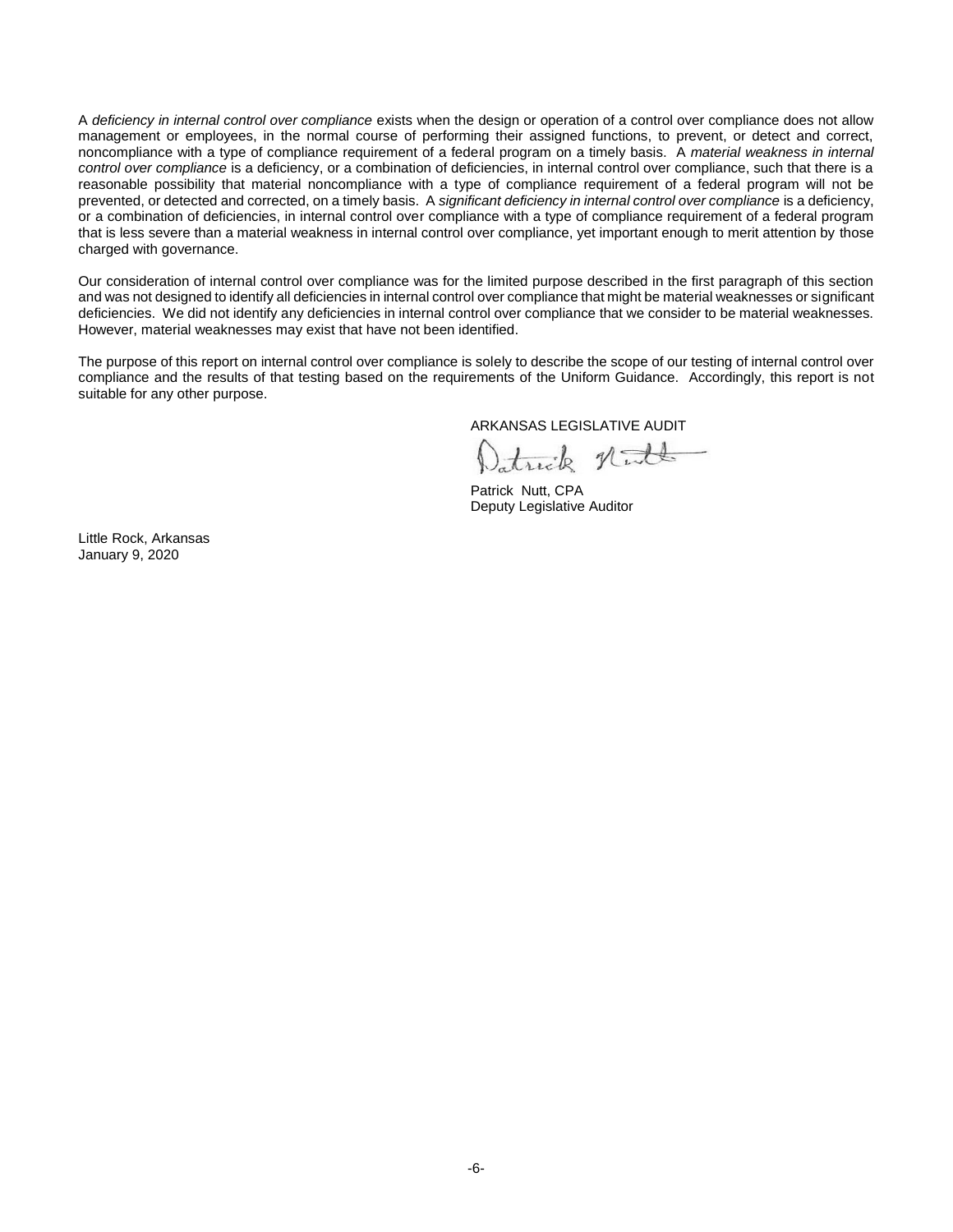# VAN BUREN SCHOOL DISTRICT NO. 42 CRAWFORD COUNTY, ARKANSAS BALANCE SHEET - REGULATORY BASIS JUNE 30, 2019

|                                      | <b>Governmental Funds</b> |           |       |           |    |            |            |         |  |
|--------------------------------------|---------------------------|-----------|-------|-----------|----|------------|------------|---------|--|
|                                      |                           |           | Major |           |    |            |            |         |  |
|                                      |                           |           |       | Special   |    | Other      | Fiduciary  |         |  |
|                                      |                           | General   |       | Revenue   |    | Aggregate  | Fund Types |         |  |
| <b>ASSETS</b>                        |                           |           |       |           |    |            |            |         |  |
| Cash                                 | \$                        | 1,382,291 | \$    | 812,332   |    |            | \$         | 175,663 |  |
| Investments                          |                           |           |       |           | \$ | 8,138,633  |            |         |  |
| Accounts receivable                  |                           | 88,645    |       | 289,957   |    | 1,124,329  |            |         |  |
| Due from other funds                 |                           | 3,351,470 |       |           |    |            |            |         |  |
| Deposit with paying agent            |                           |           |       |           |    | 3,003,506  |            |         |  |
|                                      |                           |           |       |           |    |            |            |         |  |
| <b>TOTAL ASSETS</b>                  | \$                        | 4,822,406 | \$    | 1,102,289 | \$ | 12,266,468 | \$         | 175,663 |  |
|                                      |                           |           |       |           |    |            |            |         |  |
| <b>LIABILITIES AND FUND BALANCES</b> |                           |           |       |           |    |            |            |         |  |
| Liabilities:                         |                           |           |       |           |    |            |            |         |  |
| Accounts payable                     | \$                        | 13,955    | \$    | 2,338     | \$ | 1,261,509  | \$         | 456     |  |
| Due student groups                   |                           |           |       |           |    |            |            | 175,207 |  |
| Due to other funds                   |                           |           |       | 10,201    |    | 3,341,269  |            |         |  |
| <b>Total Liabilities</b>             |                           | 13,955    |       | 12,539    |    | 4,602,778  |            | 175,663 |  |
|                                      |                           |           |       |           |    |            |            |         |  |
| Fund Balances:                       |                           |           |       |           |    |            |            |         |  |
| Restricted                           |                           | 612,113   |       | 1,089,750 |    | 3,223,168  |            |         |  |
| Assigned                             |                           | 439,997   |       |           |    | 4,440,522  |            |         |  |
| Unassigned                           |                           | 3,756,341 |       |           |    |            |            |         |  |
| <b>Total Fund Balances</b>           |                           | 4,808,451 |       | 1,089,750 |    | 7,663,690  |            |         |  |
|                                      |                           |           |       |           |    |            |            |         |  |
| TOTAL LIABILITIES AND                |                           |           |       |           |    |            |            |         |  |
| <b>FUND BALANCES</b>                 | \$                        | 4,822,406 | \$    | 1,102,289 | \$ | 12,266,468 | \$         | 175,663 |  |

The accompanying notes are an integral part of these financial statements.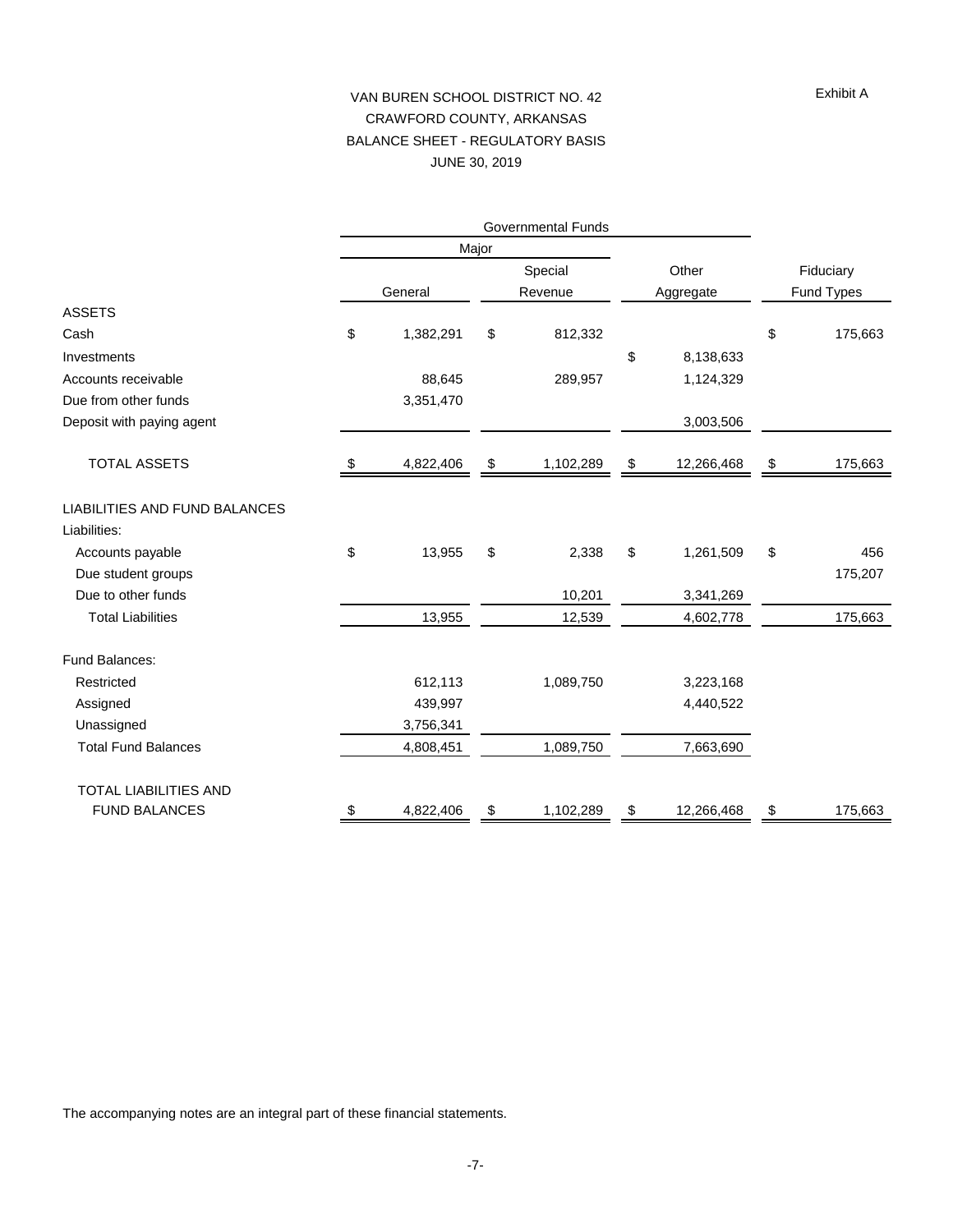## GOVERNMENTAL FUNDS - REGULATORY BASIS FOR THE YEAR ENDED JUNE 30, 2019 VAN BUREN SCHOOL DISTRICT NO. 42 CRAWFORD COUNTY, ARKANSAS STATEMENT OF REVENUES, EXPENDITURES, AND CHANGES IN FUND BALANCES -

|                                                                   |                  | Major |           |                        |
|-------------------------------------------------------------------|------------------|-------|-----------|------------------------|
|                                                                   |                  |       | Special   | Other                  |
|                                                                   | General          |       | Revenue   | Aggregate              |
| <b>REVENUES</b>                                                   |                  |       |           |                        |
| Property taxes (including property tax relief trust distribution) | \$<br>18,468,582 |       |           |                        |
| State assistance                                                  | 33,566,811       | \$    | 17,188    | \$<br>3,534,119        |
| Federal assistance                                                | 617              |       | 5,920,985 | 154,791                |
| Activity revenues                                                 | 633,151          |       |           |                        |
| Meal sales                                                        |                  |       | 344,456   |                        |
| Investment income                                                 | 74,490           |       |           | 147,318                |
| Other revenues                                                    | 1,024,713        |       | 949       | 55,000                 |
| <b>TOTAL REVENUES</b>                                             | 53,768,364       |       | 6,283,578 | 3,891,228              |
| <b>EXPENDITURES</b>                                               |                  |       |           |                        |
| Regular programs                                                  | 22,288,043       |       | 34,712    |                        |
| Special education                                                 | 2,856,533        |       | 997,741   |                        |
| Career education programs                                         | 1,018,266        |       |           |                        |
| Adult/continuing education program                                | 510,806          |       | 106,194   |                        |
| Compensatory education programs                                   | 828,140          |       | 1,372,723 |                        |
| Other instructional programs                                      | 1,222,591        |       |           |                        |
| Student support services                                          | 1,961,433        |       | 331,380   |                        |
| Instructional staff support services                              | 3,281,991        |       | 596,731   |                        |
| General administration support services                           | 789,105          |       | 62,799    |                        |
| School administration support services                            | 2,783,081        |       |           |                        |
| Central services support services                                 | 1,198,705        |       |           |                        |
| Operation and maintenance of plant services                       | 6,383,098        |       | 46,788    | 221,252                |
| Student transportation services                                   | 1,872,485        |       | 104,611   |                        |
| Other support services                                            | 88,714           |       |           |                        |
| Food services operations                                          | 22,644           |       | 2,591,166 |                        |
| Community services operations                                     | 431,379          |       |           |                        |
| Facilities acquisition and construction services                  | 89,692           |       |           | 10,701,716             |
| Non-programmed costs                                              | 570              |       | 40,000    |                        |
| Activity expenditures                                             | 635,180          |       |           |                        |
|                                                                   |                  |       |           |                        |
| Debt Service:                                                     |                  |       |           |                        |
| Principal retirement<br>Interest and fiscal charges               |                  |       |           | 2,805,000<br>2,277,321 |
| <b>TOTAL EXPENDITURES</b>                                         | 48,262,456       |       | 6,284,845 | 16,005,289             |
| EXCESS OF REVENUES OVER (UNDER) EXPENDITURES                      | 5,505,908        |       | (1, 267)  | (12, 114, 061)         |
| OTHER FINANCING SOURCES (USES)                                    |                  |       |           |                        |
| Transfers in                                                      |                  |       |           | 6,206,508              |
| Transfers out                                                     | (6, 206, 508)    |       |           |                        |
| TOTAL OTHER FINANCING SOURCES (USES)                              | (6, 206, 508)    |       |           | 6,206,508              |
| EXCESS OF REVENUES AND OTHER                                      |                  |       |           |                        |
| SOURCES OVER (UNDER) EXPENDITURES<br>AND OTHER USES               | (700, 600)       |       | (1,267)   | (5,907,553)            |
| FUND BALANCES - JULY 1                                            | 5,509,051        |       | 1,091,017 | 13,571,243             |
| FUND BALANCES - JUNE 30                                           | \$<br>4,808,451  | \$    | 1,089,750 | \$<br>7,663,690        |

The accompanying notes are an integral part of these financial statements.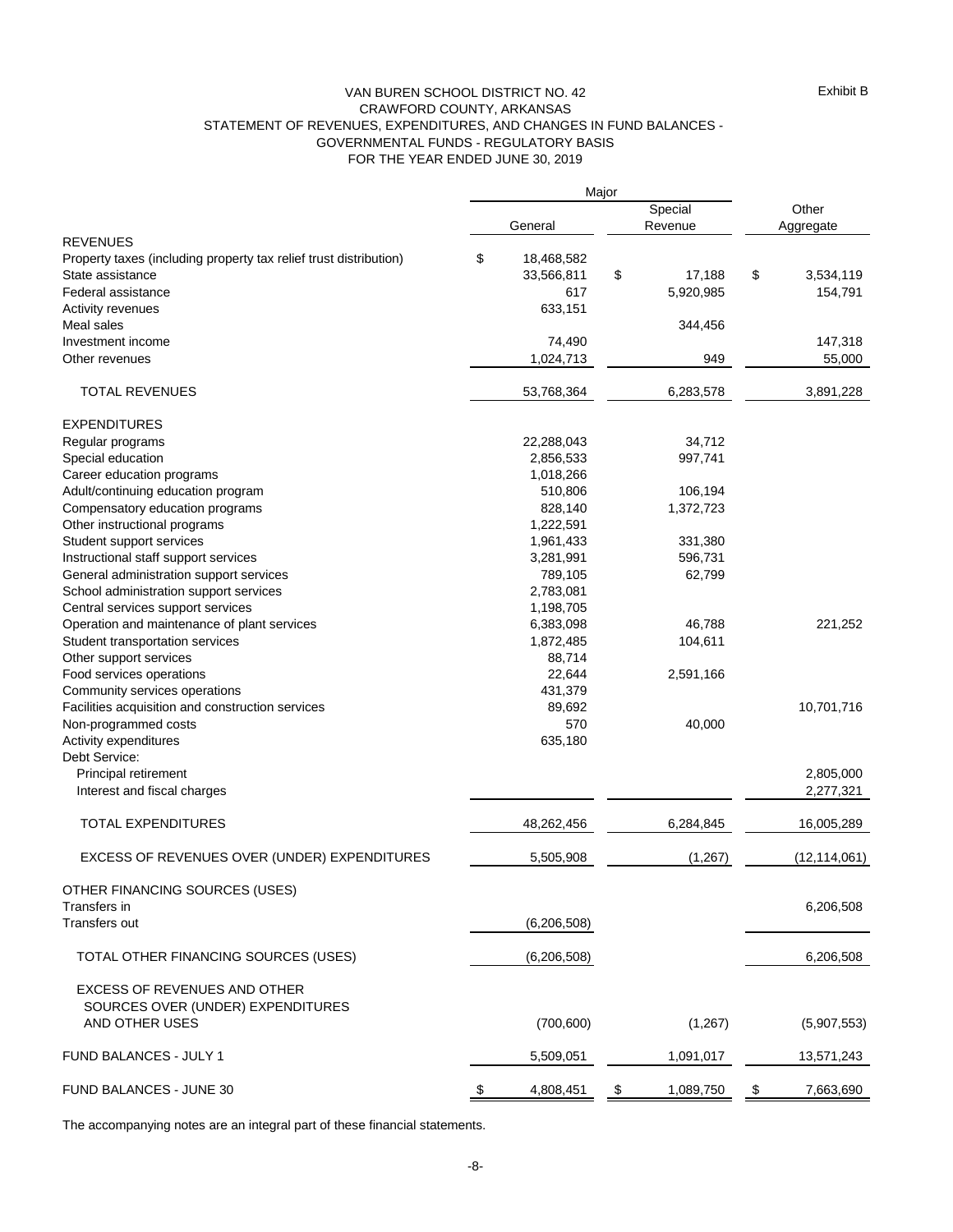#### FOR THE YEAR ENDED JUNE 30, 2019 VAN BUREN SCHOOL DISTRICT NO. 42 CRAWFORD COUNTY, ARKANSAS STATEMENT OF REVENUES, EXPENDITURES, AND CHANGES IN FUND BALANCES - BUDGET AND ACTUAL - GENERAL AND SPECIAL REVENUE FUNDS - REGULATORY BASIS

|                                                                   | General |               |    |            |    |                                        | Special Revenue |               |                         |           |    |                                        |
|-------------------------------------------------------------------|---------|---------------|----|------------|----|----------------------------------------|-----------------|---------------|-------------------------|-----------|----|----------------------------------------|
|                                                                   |         | <b>Budget</b> |    | Actual     |    | Variance<br>Favorable<br>(Unfavorable) |                 | <b>Budget</b> |                         | Actual    |    | Variance<br>Favorable<br>(Unfavorable) |
| <b>REVENUES</b>                                                   |         |               |    |            |    |                                        |                 |               |                         |           |    |                                        |
| Property taxes (including property tax relief trust distribution) | \$      | 18,388,541    | \$ | 18,468,582 | \$ | 80,041                                 |                 |               |                         |           |    |                                        |
| State assistance                                                  |         | 33,124,094    |    | 33,566,811 |    | 442,717                                | \$              | 17,500        | $\sqrt[6]{\frac{1}{2}}$ | 17,188    | \$ | (312)                                  |
| Federal assistance                                                |         | 120           |    | 617        |    | 497                                    |                 | 5,997,424     |                         | 5,920,985 |    | (76, 439)                              |
| Activity revenues                                                 |         |               |    | 633,151    |    | 633,151                                |                 |               |                         |           |    |                                        |
| Meal sales                                                        |         |               |    |            |    |                                        |                 | 349,504       |                         | 344,456   |    | (5,048)                                |
| Investment income                                                 |         | 30,000        |    | 74,490     |    | 44,490                                 |                 |               |                         |           |    |                                        |
| Other revenues                                                    |         | 875,700       |    | 1,024,713  |    | 149,013                                |                 |               |                         | 949       |    | 949                                    |
| <b>TOTAL REVENUES</b>                                             |         | 52,418,455    |    | 53,768,364 |    | 1,349,909                              |                 | 6,364,428     |                         | 6,283,578 |    | (80, 850)                              |
| <b>EXPENDITURES</b>                                               |         |               |    |            |    |                                        |                 |               |                         |           |    |                                        |
| Regular programs                                                  |         | 22,320,755    |    | 22,288,043 |    | 32,712                                 |                 | 89,871        |                         | 34,712    |    | 55,159                                 |
| Special education                                                 |         | 2,831,132     |    | 2,856,533  |    | (25, 401)                              |                 | 1,058,434     |                         | 997,741   |    | 60,693                                 |
| Career education programs                                         |         | 1,058,071     |    | 1,018,266  |    | 39,805                                 |                 |               |                         |           |    |                                        |
| Adult/continuing education program                                |         | 408,187       |    | 510,806    |    | (102, 619)                             |                 | 106,194       |                         | 106,194   |    |                                        |
| Compensatory education programs                                   |         | 878,749       |    | 828,140    |    | 50,609                                 |                 | 1,430,321     |                         | 1,372,723 |    | 57,598                                 |
| Other instructional programs                                      |         | 1,126,688     |    | 1,222,591  |    | (95, 903)                              |                 |               |                         |           |    |                                        |
| Student support services                                          |         | 1,912,951     |    | 1,961,433  |    | (48, 482)                              |                 | 300,389       |                         | 331,380   |    | (30, 991)                              |
| Instructional staff support services                              |         | 3,480,126     |    | 3,281,991  |    | 198,135                                |                 | 620,760       |                         | 596,731   |    | 24,029                                 |
| General administration support services                           |         | 785,533       |    | 789,105    |    | (3,572)                                |                 | 85,811        |                         | 62,799    |    | 23,012                                 |
| School administration support services                            |         | 2,778,152     |    | 2,783,081  |    | (4,929)                                |                 |               |                         |           |    |                                        |
| Central services support services                                 |         | 1,358,467     |    | 1,198,705  |    | 159,762                                |                 |               |                         |           |    |                                        |
| Operation and maintenance of plant services                       |         | 5,761,296     |    | 6,383,098  |    | (621, 802)                             |                 | 66,600        |                         | 46,788    |    | 19,812                                 |
| Student transportation services                                   |         | 2,126,389     |    | 1,872,485  |    | 253,904                                |                 | 122,623       |                         | 104,611   |    | 18,012                                 |
| Other support services                                            |         | 126,500       |    | 88,714     |    | 37,786                                 |                 |               |                         |           |    |                                        |
| Food services operations                                          |         | 25,000        |    | 22,644     |    | 2,356                                  |                 | 2,571,278     |                         | 2,591,166 |    | (19, 888)                              |
| Community services operations                                     |         | 491,026       |    | 431,379    |    | 59,647                                 |                 | 10,000        |                         |           |    | 10,000                                 |
| Facilities acquisition and construction services                  |         | 125,894       |    | 89,692     |    | 36,202                                 |                 |               |                         |           |    |                                        |
| Non-programmed costs                                              |         | 1,099         |    | 570        |    | 529                                    |                 | 40,000        |                         | 40,000    |    |                                        |
| Activity expenditures                                             |         | 1,782         |    | 635,180    |    | (633, 398)                             |                 |               |                         |           |    |                                        |
| <b>TOTAL EXPENDITURES</b>                                         |         | 47,597,797    |    | 48,262,456 |    | (664, 659)                             |                 | 6,502,281     |                         | 6,284,845 |    | 217,436                                |
|                                                                   |         |               |    |            |    |                                        |                 |               |                         |           |    |                                        |

Exhibit C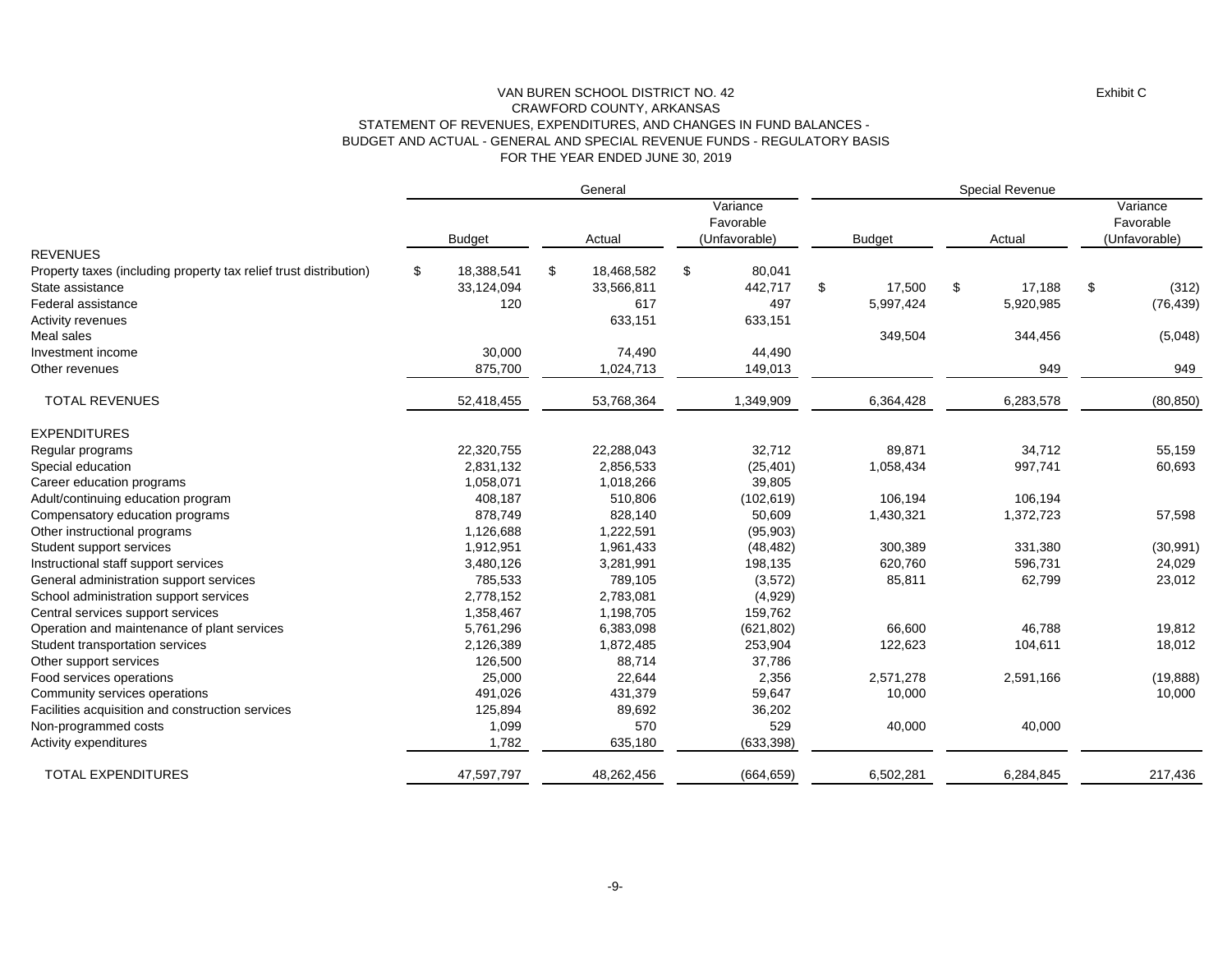#### FOR THE YEAR ENDED JUNE 30, 2019 VAN BUREN SCHOOL DISTRICT NO. 42 CRAWFORD COUNTY, ARKANSAS STATEMENT OF REVENUES, EXPENDITURES, AND CHANGES IN FUND BALANCES - BUDGET AND ACTUAL - GENERAL AND SPECIAL REVENUE FUNDS - REGULATORY BASIS

|                                                                                     |                              | General       |    |                                        | Special Revenue |                       |  |           |    |                                        |
|-------------------------------------------------------------------------------------|------------------------------|---------------|----|----------------------------------------|-----------------|-----------------------|--|-----------|----|----------------------------------------|
|                                                                                     | <b>Budget</b>                | Actual        |    | Variance<br>Favorable<br>(Unfavorable) |                 | <b>Budget</b>         |  | Actual    |    | Variance<br>Favorable<br>(Unfavorable) |
| EXCESS OF REVENUES OVER (UNDER)<br>EXPENDITURES                                     | 4,820,658                    | 5,505,908     | S. | 685,250                                | - 22            | (137, 853)            |  | (1, 267)  | S. | 136,586                                |
| OTHER FINANCING SOURCES (USES)<br>Transfers in<br>Transfers out                     | 65,257,834<br>(70, 499, 224) | (6,206,508)   |    | (65, 257, 834)<br>64,292,716           |                 | 215,785<br>(215, 785) |  |           |    | (215, 785)<br>215,785                  |
| TOTAL OTHER FINANCING SOURCES (USES)                                                | (5,241,390)                  | (6, 206, 508) |    | (965, 118)                             |                 | O                     |  |           |    | 0                                      |
| EXCESS OF REVENUES AND OTHER<br>SOURCES OVER (UNDER) EXPENDITURES<br>AND OTHER USES | (420, 732)                   | (700, 600)    |    | (279, 868)                             |                 | (137, 853)            |  | (1,267)   |    | 136,586                                |
| <b>FUND BALANCES - JULY 1</b>                                                       | 5,883,702                    | 5,509,051     |    | (374, 651)                             |                 | 1,053,805             |  | 1,091,017 |    | 37,212                                 |
| FUND BALANCES - JUNE 30                                                             | 5,462,970                    | 4,808,451     |    | (654, 519)                             |                 | 915,952               |  | 1,089,750 |    | 173,798                                |

The accompanying notes are an integral part of these financial statements.

Exhibit C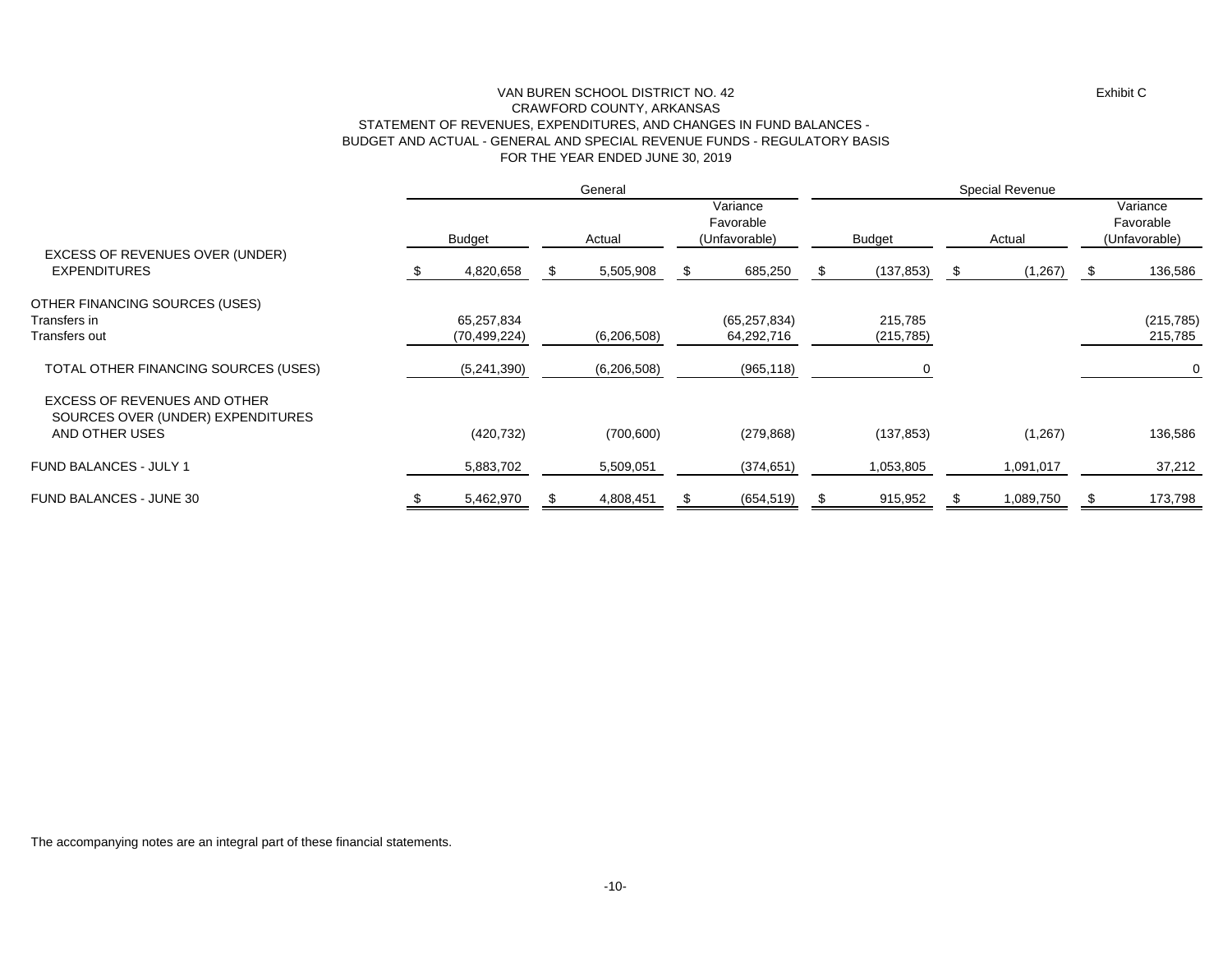## **1**: **SUMMARY OF SIGNIFICANT ACCOUNTING POLICIES**

### A. Reporting Entity

The Board of Education, a seven member group, is the level of government, which has responsibilities over all activities related to public elementary and secondary school education within the jurisdiction of the Van Buren School District (District). There are no component units.

B. Description of Funds

Major governmental funds (per the regulatory basis of accounting) are defined as General and Special Revenue.

General Fund - The General Fund is used to account for and report all financial resources not accounted for and reported in another fund.

Special Revenue Fund - The Special Revenue Fund is used to account for and report the proceeds of specific revenue sources that are restricted or committed to expenditure for specified purposes other than debt service or capital projects. The Special Revenue Fund includes federal revenues and related expenditures, restricted for specific educational programs or projects, including the District's food services operations. The Special Revenue Fund also includes required matching for those federal programs, program income required to be used to further the objectives of those programs, and transfers from the general fund to supplement such programs.

Other governmental funds, presented in the aggregate, consist of the following:

Capital Projects Fund – The Capital Projects Fund is used to account for and report financial resources that are restricted, committed, or assigned to expenditure for capital outlays including the acquisition or construction of capital facilities and other capital assets. The Capital Projects Fund excludes those types of capital-related outflows financed by proprietary funds or for assets that will be held in trust for individuals, private organizations, or other governments.

Debt Service Fund – The Debt Service Fund is used to account for and report financial resources that are restricted, committed, or assigned to expenditure for principal and interest.

Fiduciary Fund types include the following:

Agency Funds – Agency Funds are used to report resources held by the reporting government in a purely custodial capacity (assets equal liabilities).

C. Measurement Focus and Basis of Accounting

The financial statements are prepared in accordance with a regulatory basis of accounting (RBA). This basis of accounting is prescribed by Ark. Code Ann. § 10-4-413(c), as provided in Act 2201 of 2005, and requires that financial statements be presented on a fund basis with, as a minimum, the general fund and special revenue fund presented separately and all other funds included in the audit presented in the aggregate. The law also stipulates that the financial statements consist of a balance sheet; a statement of revenues, expenditures, and changes in fund balances; a comparison of the final adopted budget to the actual expenditures for the general fund and special revenue funds of the entity; notes to financial statements; and a supplemental schedule of capital assets, including land, buildings, and equipment. The law further stipulates that the State Board of Education shall promulgate the rules necessary to administer the regulatory basis of presentation.

The RBA is not in accordance with generally accepted accounting principles (GAAP). GAAP require that basic financial statements present government-wide financial statements. Additionally, GAAP require the following major concepts: Management's Discussion and Analysis, accrual basis of accounting for government-wide financial statements, including depreciation expense, modified accrual basis of accounting for fund financial statements, separate financial statements for fiduciary fund types, separate identification of special and extraordinary items, inclusion of capital assets and debt in the financial statements, inclusion of the net pension liability in the financial statements, specific procedures for the identification of major governmental funds, and applicable note disclosures. The RBA does not require government-wide financial statements or the previously identified concepts.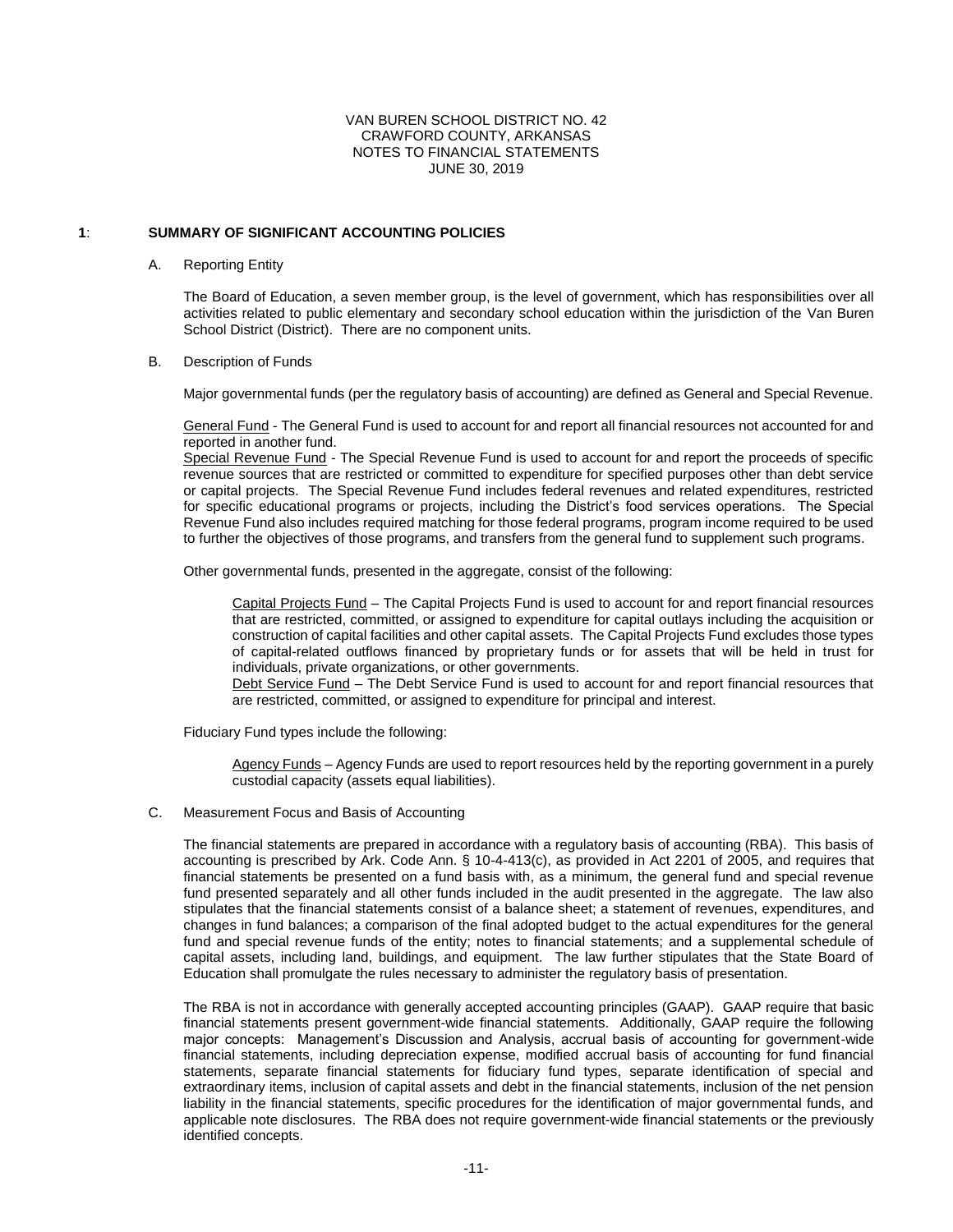## **1**: **SUMMARY OF SIGNIFICANT ACCOUNTING POLICIES (Continued)**

# C. Measurement Focus and Basis of Accounting (Continued)

The accompanying financial statements are presented on a fund basis. A fund is defined as a fiscal and accounting entity with a self-balancing set of accounts, which are segregated for purposes of recording specific activities or attaining certain objectives. Revenues are reported by major sources and expenditures are reported by major function. Other transactions, which are not reported as revenues or expenditures, are reported as other financing sources and uses. Transactions related to the recording of installment contracts and capital leases are reported as other financing sources. Changes in private-purpose trust funds will be reflected in the notes to financial statements.

#### D. Revenue Recognition Policies

Revenues are recognized when they become susceptible to accrual in accordance with the RBA, except for property taxes (see Note 1 F below).

E. Capital Assets

Information on capital assets and related depreciation is reported at Schedule 1. Capital assets are capitalized at historical cost or estimated historical cost, if actual data is not available. Capital assets purchased are recorded as expenditures in the applicable fund at the time of purchase. Donated capital assets are reported at acquisition value when received. The District maintains a threshold level of \$1,000 for capitalizing equipment. Library holdings are not capitalized.

No salvage value is taken into consideration for depreciation purposes. All capital assets, other than land and construction in progress, are depreciated using the straight-line method over the following useful lives:

| Asset Class                 | Estimated Useful Life in Years |  |  |  |  |  |
|-----------------------------|--------------------------------|--|--|--|--|--|
|                             |                                |  |  |  |  |  |
| Improvements/infrastructure | 20                             |  |  |  |  |  |
| <b>Buildings</b>            | 50                             |  |  |  |  |  |
| Equipment                   | $5-20$                         |  |  |  |  |  |

#### F. Property Taxes

Property taxes are levied (tax rates are established) in November of each year based on property assessment (real and personal) that occurred within a specific period of time beginning January 1 of the same year. Property taxes are collectible beginning the first business day of March of the year following the levy date and are considered delinquent after October 15 of the same calendar year.

Ark. Code Ann. § 6-20-401 allows, but does not mandate, the District to accrue the difference between the amount of 2018 calendar year taxes collected by June 30, 2019 and 8 percent of the proceeds of the local taxes that are not pledged to secure bonded indebtedness. The District elected not to accrue property taxes or the option to accrue property taxes was not applicable because the amount of property taxes collected by June 30, 2019 equaled or exceeded the 8 percent calculation.

Amendment no. 74 to the Arkansas Constitution established a uniform minimum property tax millage rate of 25 mills for maintenance and operation of public schools. Ark. Code Ann. § 26-80-101 provides the uniform rate of tax (URT) shall be assessed and collected in the same manner as other school property taxes, but the net revenues from the URT shall be remitted to the State Treasurer and distributed by the State to the county treasurer of each county for distribution to the school districts in that county. For reporting purposes, URT revenues are considered property taxes.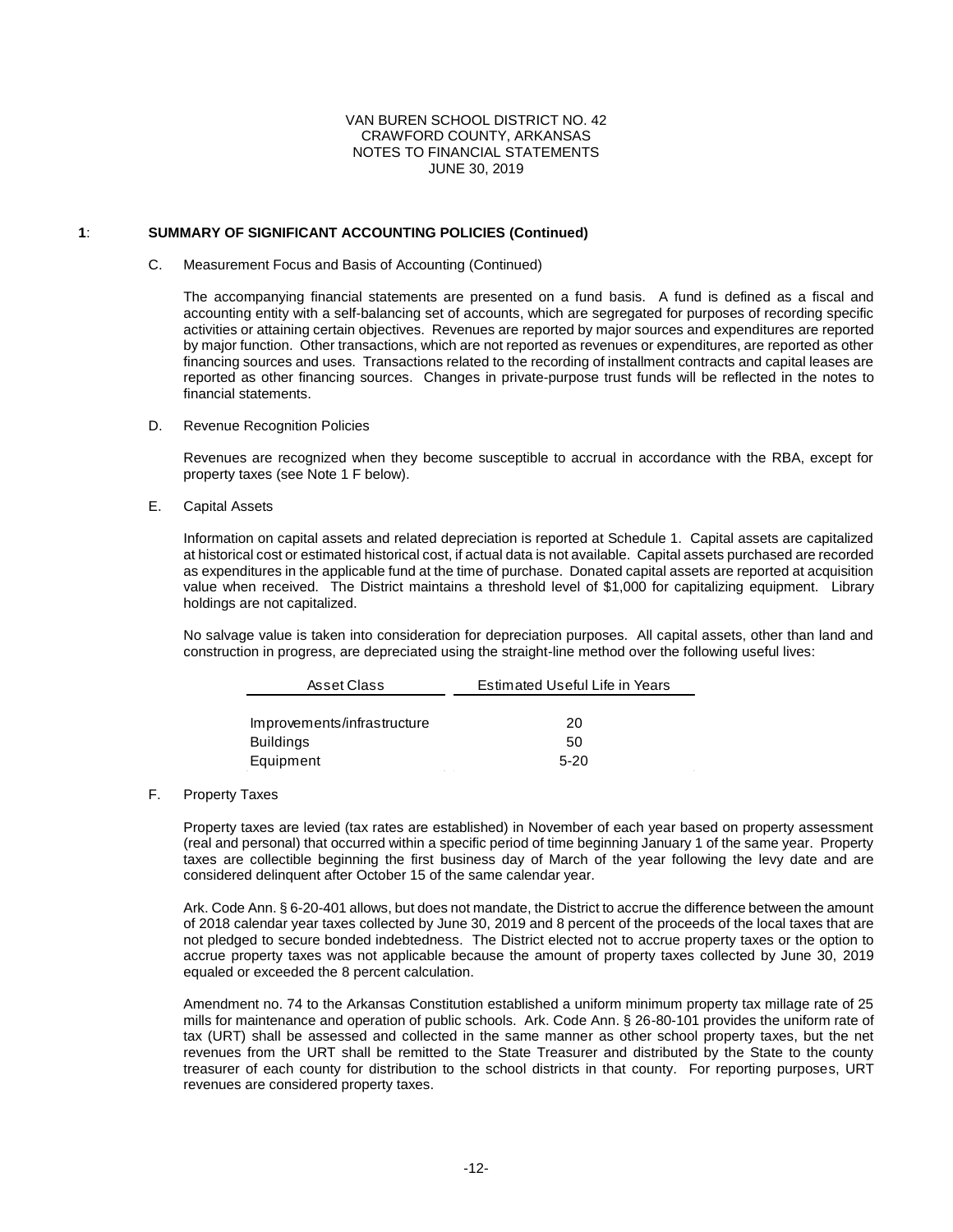# **1**: **SUMMARY OF SIGNIFICANT ACCOUNTING POLICIES (Continued)**

G. Interfund Receivables and Payables

Interfund receivables and payables result from services rendered from one fund to another or from interfund loans.

- H. Fund Balance Classifications
	- 1. Restricted fund balance represents amounts that are restricted to specific purposes when constraints placed on the use of resources are either (a) externally imposed by creditors (such as through bond covenants), grantors, contributors, or laws or regulations of other governments; or (b) imposed by law through constitutional provisions or enabling legislation.
	- 2. Assigned fund balance represents amounts that are constrained by the District's *intent* to be used for specific purposes, but are neither restricted nor committed.
	- 3. Unassigned fund balance represents amounts that have not been assigned to other funds and that has not been restricted, committed, or assigned to specific purposes within the general fund. This classification can also include negative amounts in other governmental funds, if expenditures incurred for specific purposes exceeded the amounts restricted, committed, or assigned to those purposes.
- I. Budget and Budgetary Accounting

The District is required by state law to prepare an annual budget. The annual budget is prepared on a fiscal year basis. The District does not prepare and submit amended budgets during the fiscal year. The State Department of Education's regulations allow for the cash basis or the modified accrual basis. However, the majority of the school districts employ the cash basis method.

The District budgets intra-fund transfers. Significant variances may result in the comparison of transfers at the Statement of Revenues, Expenditures, and Changes in Fund Balances – Budget and Actual – General and Special Revenue Funds – Regulatory Basis because only interfund transfers are reported at the Statement of Revenues, Expenditures, and Changes in Fund Balances – Governmental Funds – Regulatory Basis. Additionally, the District routinely budgets restricted federal programs as part of the special revenue fund. Significant variances may result in the budgetary comparison of the revenues and expenditures of the special revenue fund because of the reclassification of those federal programs primarily utilized for capital projects to the other aggregate funds for reporting purposes.

Budgetary perspective differences are not considered to be significant, because the structure of the information utilized in preparing the budget and the applicable fund financial statements is essentially the same.

J. Stabilization Arrangements

The District's Board of Education has not formally set aside amounts for use in emergency situations or when revenue shortages or budgetary imbalances arise.

K. Minimum Fund Balance Policies

The District's Board of Education has not formally adopted a minimum fund balance policy.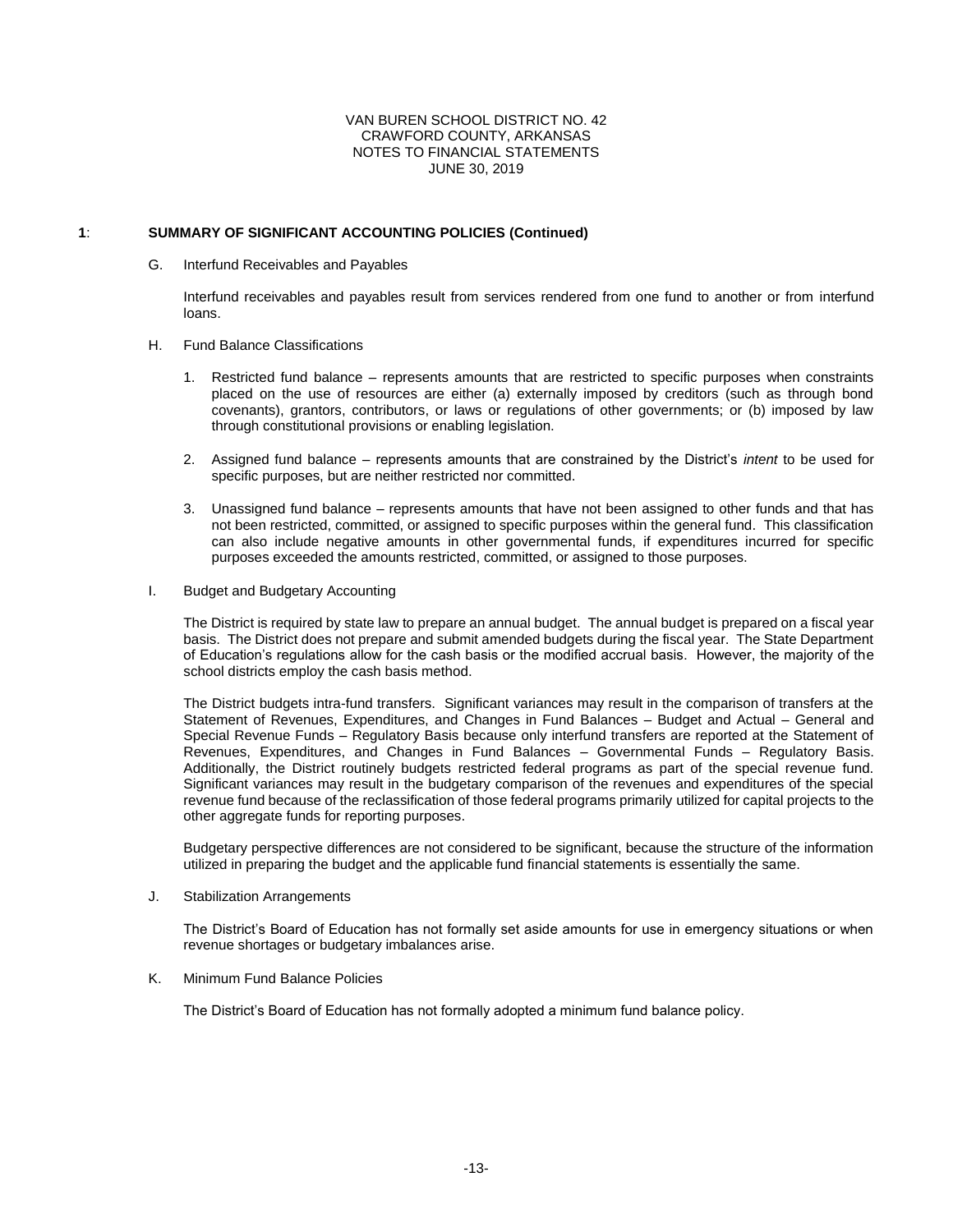# **1**: **SUMMARY OF SIGNIFICANT ACCOUNTING POLICIES (Continued)**

### L. Fund Balance Classification Policies and Procedures

The Superintendent, in conjunction with other management and accounting personnel, is authorized to assign amounts to a specific purpose. The District's Board of Education has not adopted a formal policy addressing this authorization.

The District's revenues, expenditures, and fund balances are tracked in the accounting system by numerous sources of funds. The fund balances of these sources of funds are combined to derive the District's total fund balances by fund. It is uncommon for an individual source of funds to contain restricted and unrestricted (committed, assigned, or unassigned) funds. The District does not have a policy addressing whether it considers restricted or unrestricted amounts to have been spent when expenditures are incurred for purposes for which both restricted and unrestricted amounts are available. District personnel decide which resources (source of funds) to use at the time expenditures are incurred. For classification of fund balance amounts, restricted resources are considered spent before unrestricted. The District does not have a policy addressing which resources to use within the unrestricted fund balances when committed, assigned, or unassigned fund balances are available. When expenditures are incurred for purposes for which amounts in any of the unrestricted fund balance classifications could be used, committed amounts are reduced first, followed by assigned amounts, and then unassigned amounts.

### M. Encumbrances

The District does not utilize encumbrance accounting.

### **2: CASH DEPOSITS WITH FINANCIAL INSTITUTIONS**

Cash deposits are carried at cost (carrying value). A comparison of the bank balance and carrying value is as follows:

|                                                                                                  | Carrying<br>Amount | Bank<br><b>Balance</b> |            |  |  |
|--------------------------------------------------------------------------------------------------|--------------------|------------------------|------------|--|--|
| Insured (FDIC)                                                                                   | \$<br>250,000      | \$                     | 250.000    |  |  |
| Collateralized:                                                                                  |                    |                        |            |  |  |
| Collateral held by the District's agent, pledging<br>bank or pledging bank's trust department or |                    |                        |            |  |  |
| agent in the District's name                                                                     | 10,256,519         |                        | 11,461,285 |  |  |
| <b>Total Deposits</b>                                                                            | 10,506,519         |                        | 11,711,285 |  |  |

The above total deposits do not include cash on hand of \$2,400. The above total deposits include certificates of deposit of \$8,138,633 reported as investments and classified as nonparticipating contracts.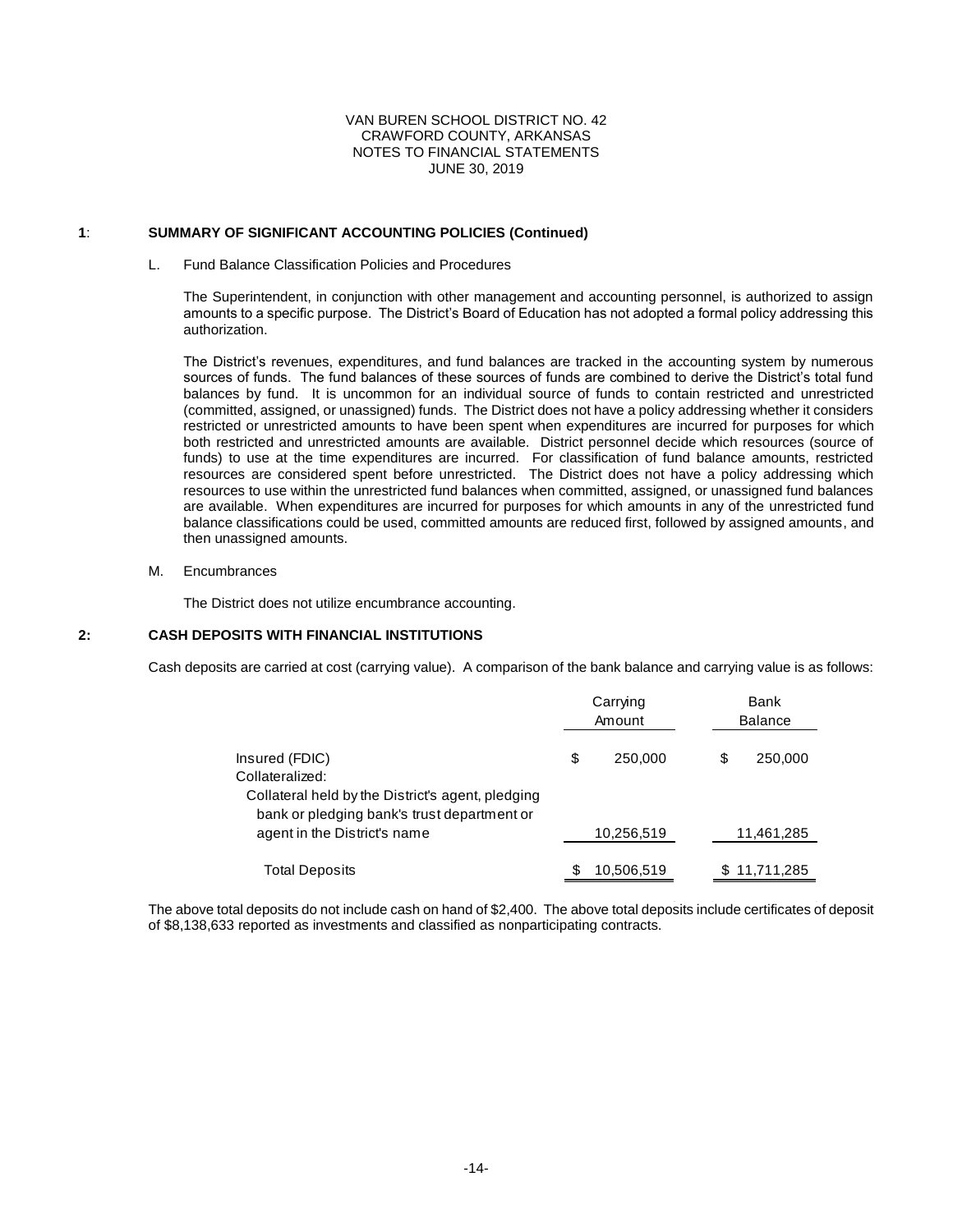# **3: ACCOUNTS RECEIVABLE**

Accounts receivable at June 30, 2019 were comprised of the following:

|                                                 | Governmental Funds     |               |             |
|-------------------------------------------------|------------------------|---------------|-------------|
|                                                 | Major                  |               |             |
|                                                 |                        | Special       | Other       |
| Description                                     | General                | Revenue       | Aggregate   |
| State assistance<br>Federal assistance<br>Other | 41,772<br>\$<br>46,873 | 289.957<br>S  | \$1,124,329 |
| Totals                                          | \$.<br>88.645          | 289,957<br>£. | \$1,124,329 |

# **4: COMMITMENTS**

The District was contractually obligated for the following at June 30, 2019:

A. Construction Contracts

| <b>Project Name</b>                         | <b>Estimated Completion Date</b> | <b>Contract Balance</b> |           |  |  |
|---------------------------------------------|----------------------------------|-------------------------|-----------|--|--|
| New Elementary School                       | August 1, 2020                   |                         | 4.669.333 |  |  |
| <b>Butterfield Trail Middle School Roof</b> | July 25, 2019                    |                         | 12.345    |  |  |
| Tate Elementary Roof                        | September 6, 2019                |                         | 297.768   |  |  |

B. Operating Leases (noncapital leases with initial noncancellable lease terms in excess of one year)

General description of leases and leasing arrangements:

On August 1, 2017, six Thomas school buses were leased from Midwest Bus Sales for terms of 36 months with annual payments of \$120,000 for three years, commencing on August 1, 2017.

On January 31, 2018, fifty-three copiers were leased from Canon Financial Services for terms of 60 months with annual payments of \$74,455 for five years, commencing on February 24, 2018.

- 1. Future minimum rental payments (aggregate) at June 30, 2019: \$386,798
- 2. Future minimum rental payments for the succeeding years:

| Year Ended June 30, | Amount        |
|---------------------|---------------|
| 2020                | \$<br>194,455 |
| 2021                | 74,455        |
| 2022                | 74,455        |
| 2023                | 43,433        |
|                     |               |
| Total               | \$<br>386,798 |

Rental payments for the operating leases described above were approximately \$194,455 for the year ended June 30, 2019.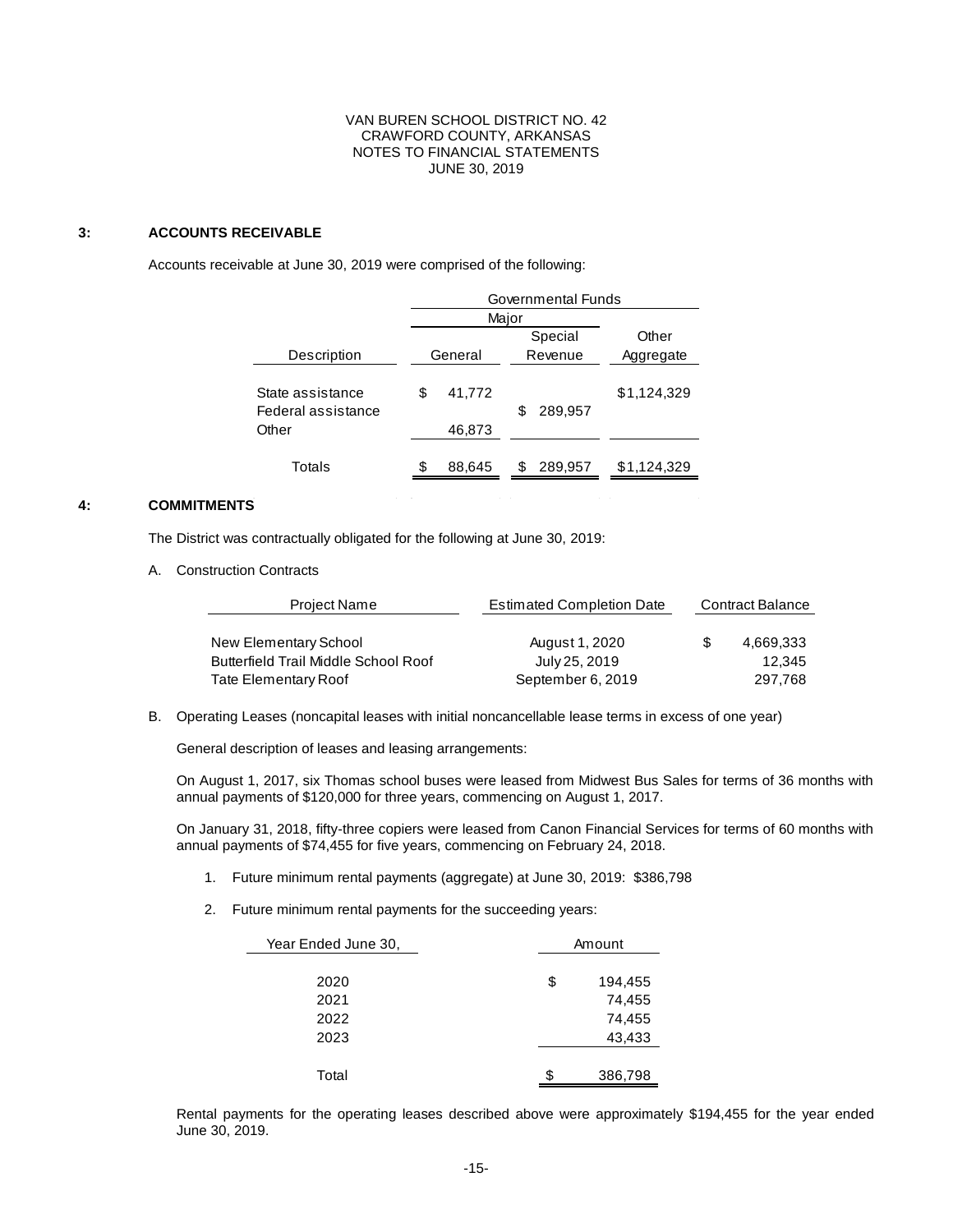# **4: COMMITMENTS (Continued)**

# C. Long-term Debt Issued and Outstanding

The District is presently paying on the following long-term debt:

|                    |               |                |    | Amount     |     | Debt       | <b>Maturities</b> |               |               |
|--------------------|---------------|----------------|----|------------|-----|------------|-------------------|---------------|---------------|
| Date               | Date of Final | Rate of        |    | Authorized |     |            |                   | Outstanding   | Т٥            |
| of Issue           | Maturity      | Interest       |    | and Issued |     |            |                   | June 30, 2019 | June 30, 2019 |
|                    |               |                |    |            |     |            |                   |               |               |
| <b>Bonds</b>       |               |                |    |            |     |            |                   |               |               |
| 3/18/10            | 3/18/26       | 1.95%          | \$ | 3,000,000  | \$  | 3,000,000  |                   |               |               |
| 11/23/10           | 11/1/29       | 5.25%          |    | 3,150,000  |     | 3,150,000  |                   |               |               |
| 1/1/12             | 4/1/33        | $1 - 3.5\%$    |    | 5,060,000  |     | 3,735,000  | \$<br>1,325,000   |               |               |
| 7/1/13             | 4/1/33        | $1 - 3%$       |    | 5.045.000  |     | 4.105.000  | 940.000           |               |               |
| 4/1/14             | 4/1/33        | $0.75 - 3.7\%$ |    | 7,560,000  |     | 6,315,000  | 1,245,000         |               |               |
| 1/1/15             | 4/1/33        | $2 - 3.5%$     |    | 5.165.000  |     | 4.340.000  | 825,000           |               |               |
| 2/1/15             | 4/1/33        | $2 - 3.125%$   |    | 33,220,000 |     | 28,300,000 | 4,920,000         |               |               |
| 12/6/16            | 2/1/47        | $3 - 3.625%$   |    | 17,985,000 |     | 17,880,000 | 105,000           |               |               |
| <b>Total Bonds</b> |               |                |    | 80,185,000 | \$. | 70,825,000 | \$<br>9,360,000   |               |               |

 $\sim$   $\sim$ 

 $\mathcal{L}(\mathcal{L})$ 

 $\bar{z}$ 

# Changes in Long-term Debt

|               | <b>Balance</b> |               |           | <b>Balance</b> |
|---------------|----------------|---------------|-----------|----------------|
|               | July 01, 2018  | <b>Issued</b> | Retired   | June 30, 2019  |
| Bonds payable | \$73,630,000   |               | 2,805,000 | \$70,825,000   |
|               |                |               |           |                |

 $\sim 10^{-1}$ 

 $\sim$   $\sim$ 

Future Principal and Interest Payments

|            | <b>Bonds</b>    |                 |                 |  |  |  |  |  |
|------------|-----------------|-----------------|-----------------|--|--|--|--|--|
| Year Ended |                 |                 |                 |  |  |  |  |  |
| June 30,   | Principal       | Interest        | Total           |  |  |  |  |  |
|            |                 |                 |                 |  |  |  |  |  |
| 2020       | \$<br>2,855,000 | \$<br>2,215,138 | 5,070,138<br>\$ |  |  |  |  |  |
| 2021       | 2,930,000       | 2,140,260       | 5.070.260       |  |  |  |  |  |
| 2022       | 3,000,000       | 2,061,340       | 5,061,340       |  |  |  |  |  |
| 2023       | 3,090,000       | 1,979,045       | 5,069,045       |  |  |  |  |  |
| 2024       | 3,180,000       | 1,892,720       | 5,072,720       |  |  |  |  |  |
| 2025-2029  | 21,020,000      | 7.829.725       | 28.849.725      |  |  |  |  |  |
| 2030-2034  | 21,960,000      | 3,996,319       | 25,956,319      |  |  |  |  |  |
| 2035-2039  | 4,330,000       | 1,964,912       | 6,294,912       |  |  |  |  |  |
| 2040-2044  | 5,035,000       | 1,172,369       | 6,207,369       |  |  |  |  |  |
| 2045-2047  | 3,425,000       | 251,031         | 3,676,031       |  |  |  |  |  |
|            |                 |                 |                 |  |  |  |  |  |
| Totals     | 70,825,000      | 25,502,859      | 96,327,859      |  |  |  |  |  |
|            |                 |                 |                 |  |  |  |  |  |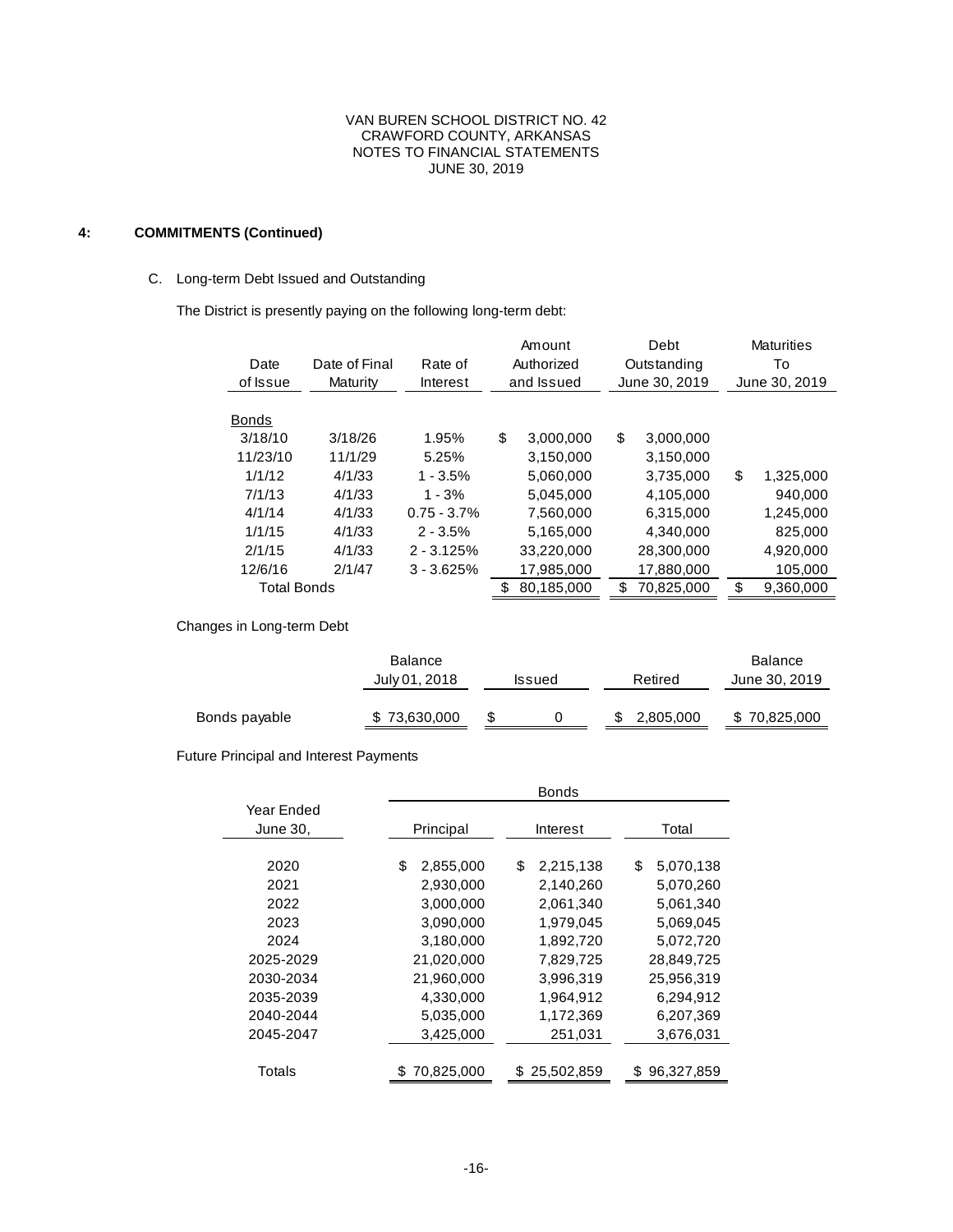#### **4: COMMITMENTS (Continued)**

#### Qualified School Construction Bonds

On March 18, 2010 and November 23, 2010, the District obtained funding of \$3,000,000 and \$3,150,000; respectively, from Qualified School Construction Bonds, a debt financial arrangement authorized by the American Recovery and Reinvestment Act of 2009. The District will deposit a specified amount annually into a sinking fund for 16 years and 19 years, respectively. This amount plus interest earned will be used to retire the debt when due.

Security for Debt Payments

Ark. Code Ann. § 6-20-1204 specifies procedures to be followed if a school district is delinquent in a payment to the paying agent for bonded debt. As additional security, any delinquent payment for bonded debt will be satisfied by the Arkansas Department of Education (ADE). Depending on the date of the bond issue, ADE will recover the full amount of any delinquency payment through the withholding of a school district's state funding or a direct payment from the school district. There were no delinquent bond payments incurred by the District during the audit period.

# **5: ACCOUNTS PAYABLE**

Accounts payable at June 30, 2019 were comprised of the following:

|                 |         | Governmental Funds |       |         |   |           |       |           |
|-----------------|---------|--------------------|-------|---------|---|-----------|-------|-----------|
|                 |         |                    | Maior |         |   |           |       | Fiduciary |
|                 | Special |                    |       |         |   | Other     |       | Fund      |
| Description     |         | General            |       | Revenue |   | Aggregate | Types |           |
| Vendor payables |         | 13,955             | S     | 2.338   | S | 1,261,509 | \$    | 456       |
|                 |         |                    |       |         |   |           |       |           |

### **6: INTERFUND TRANSFERS**

The District transferred \$6,206,508 from the general fund to the other aggregate funds for debt related payments of \$5,206,508 and future capital projects of \$1,000,000.

### **7: RELATED-PARTY TRANSACTIONS**

The District paid a real estate commission totaling \$49,500 to a company in which a board member is President. The District's Board approved a resolution and requested Arkansas Department of Education approval on November 29, 2018. The Department of Education approved the contract on December 14, 2018.

## **8: RETIREMENT PLANS**

Arkansas Teacher Retirement System

#### Plan Description

The District contributes to the Arkansas Teacher Retirement System (ATRS), a cost-sharing multiple-employer defined benefit pension plan that covers employees of schools and education-related agencies, except certain non-teaching school employees. ATRS, administered by a Board of Trustees, provides retirement and disability benefits, annual cost-of-living adjustments, and death benefits to plan members and beneficiaries. Benefit provisions are established by State law and can be amended only by the Arkansas General Assembly. The Arkansas Teacher Retirement System issues a publicly available financial report that includes financial statements and required supplementary information for ATRS. That report may be obtained by writing to Arkansas Teacher Retirement System, 1400 West Third Street, Little Rock, Arkansas 72201, by calling 1-800-666-2877, or by visiting the ATRS website at www.artrs.gov.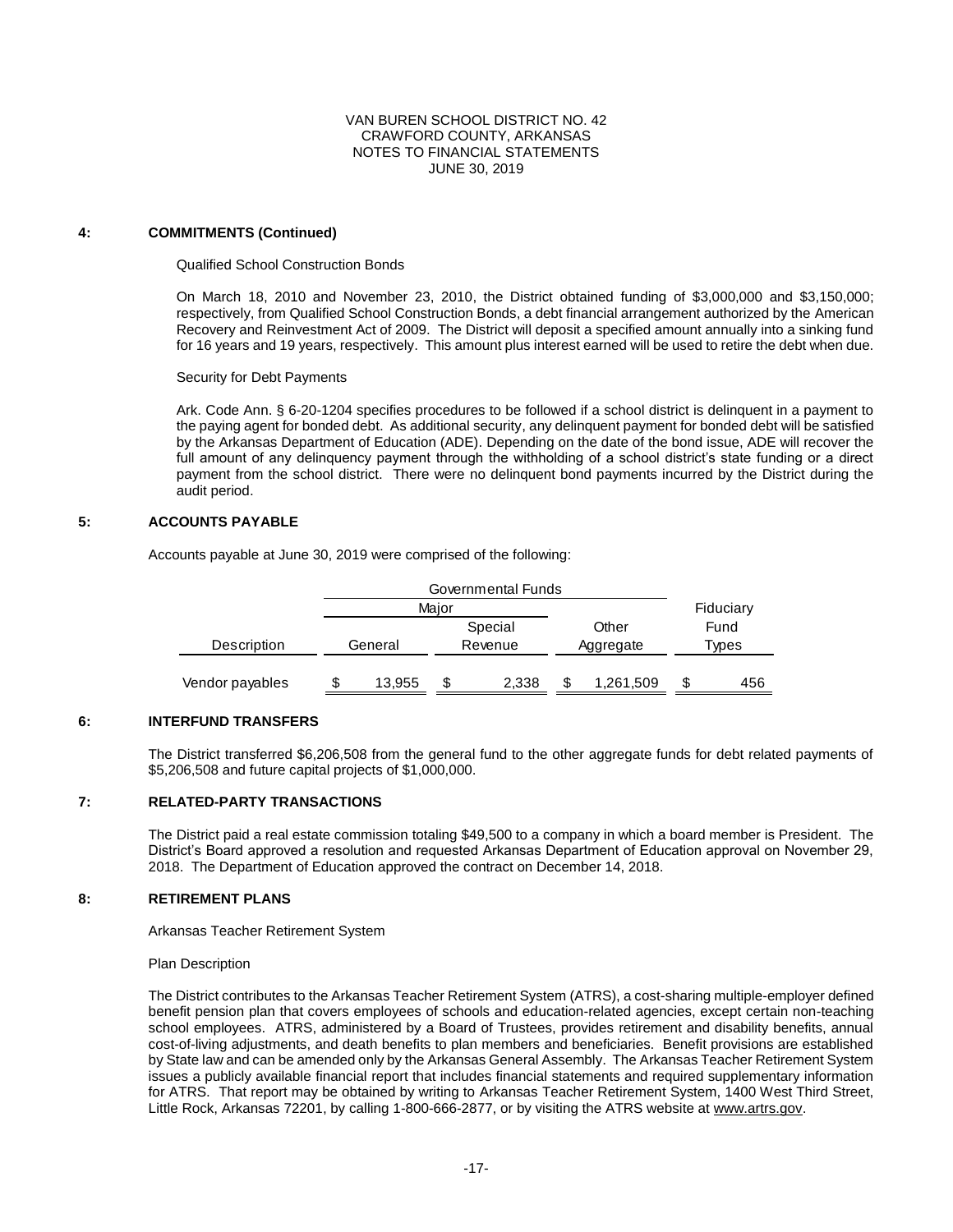#### **8: RETIREMENT PLANS (Continued)**

Arkansas Teacher Retirement System (Continued)

#### Funding Policy

ATRS has contributory and noncontributory plans. Contributory members are required by State law to contribute 6% of their salaries. Each participating employer is required by State law to contribute at a rate determined by the Board of Trustees, based on the annual actuarial valuation. The current employer rate is 14% of covered salaries. The District's contributions to ATRS for the year ended June 30, 2019 were \$4,621,903, equal to the required contributions.

#### Net Pension Liability

The Arkansas Department of Education has stipulated that, under the regulatory basis of accounting, the requirements of Governmental Accounting Standards Board Statement no. 68 would be limited to disclosure of the District's proportionate share of the collective net pension liability. The District's proportionate share of the collective net pension liability at June 30, 2018 (actuarial valuation date and measurement date) was \$39,672,474.

#### Arkansas Public Employees Retirement System

#### Plan Description

The District contributes to the Arkansas Public Employees Retirement System (APERS), a cost-sharing multipleemployer defined benefit pension plan that covers certain non-teaching school employees. APERS, administered by a Board of Trustees, provides retirement and disability benefits, annual cost-of-living adjustments, and death benefits to plan members and beneficiaries. Benefit provisions are established by State law and can be amended only by the Arkansas General Assembly. The Arkansas Public Employees Retirement System issues a publicly available financial report that includes financial statements and required supplementary information for APERS. That report may be obtained by writing to Arkansas Public Employees Retirement System, 124 West Capitol Avenue, Suite 400, Little Rock, Arkansas 72201, by calling 1-800-682-7377, or by visiting the APERS website at www.apers.org.

#### Funding Policy

APERS has contributory and noncontributory plans. Contributory members are required by State law to contribute 5% of their salaries. Each participating employer is required by State law to contribute at a rate determined by the Board of Trustees, based on the annual actuarial valuation. The current employer rate for school districts is 4% of covered salaries. The District's contributions to APERS for the year ended June 30, 2019 were \$2,579, equal to the required contributions.

#### Net Pension Liability

The Arkansas Department of Education has stipulated that, under the regulatory basis of accounting, the requirements of Governmental Accounting Standards Board Statement no. 68 would be limited to disclosure of the District's proportionate share of the collective net pension liability. The District's proportionate share of the collective net pension liability at June 30, 2018 (actuarial valuation date and measurement date) was \$25,143.

### **9: PLEDGED REVENUES**

The District has pledged a portion of its property taxes to retire bonds of \$80,185,000 issued from March 18, 2010 through December 6, 2016. The bonds were issued for various capital projects. Total principal and interest remaining on the bonds is \$96,327,859, payable through February 1, 2047. Principal and interest paid for the current year and total property taxes pledged for debt service were \$5,075,563 and \$6,329,608, respectively. The percentage of property taxes pledged for the current year for principal and interest payments was 80.19 percent.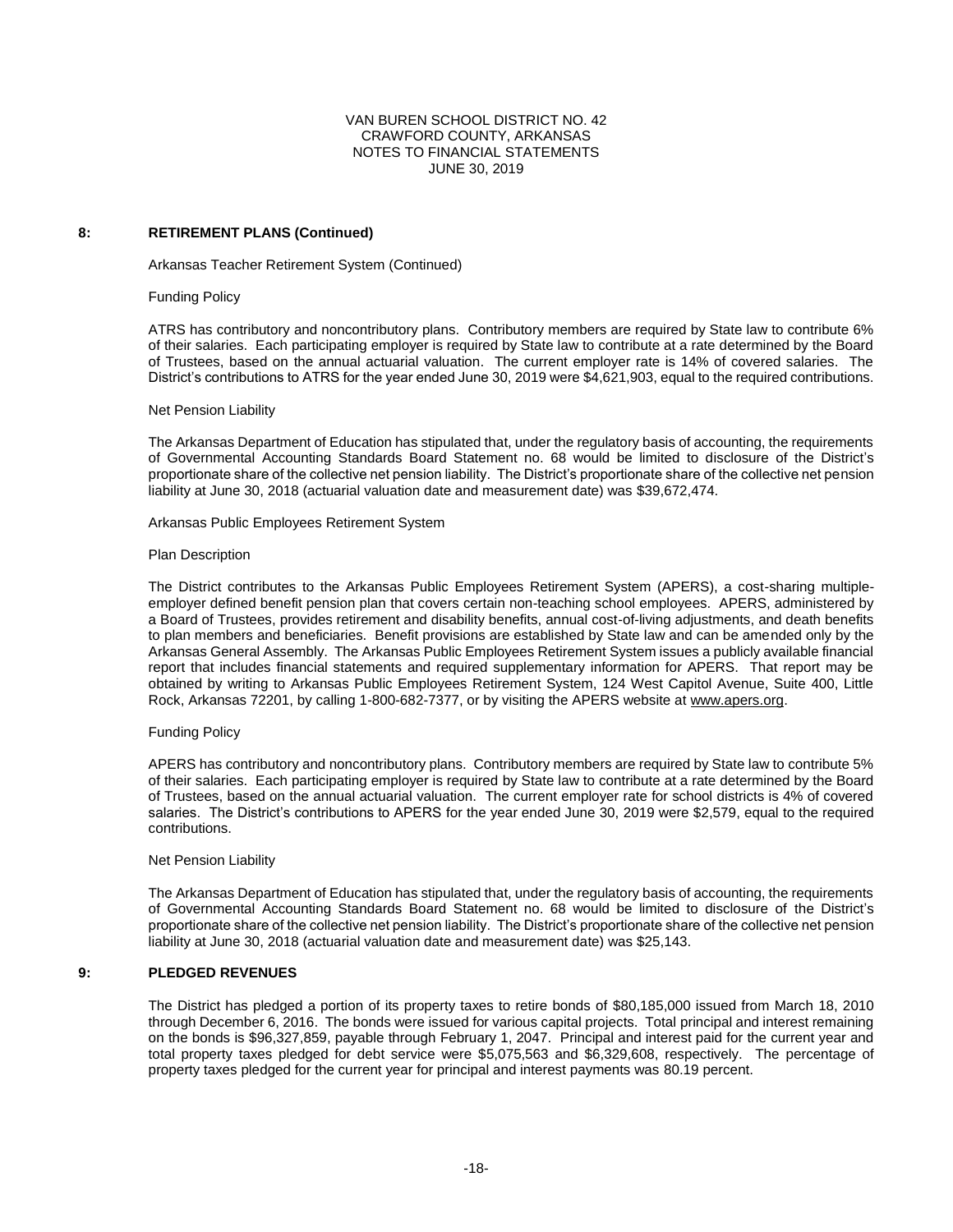#### **10: RISK MANAGEMENT**

The District is exposed to various risks of loss related to torts; theft of, damage to, and destruction of assets; errors and omissions; injuries to employees; and natural disasters.

The District carries commercial insurance for coverages for student accidents, board liability, flood, and general performance surety bond.

The District participates in the Arkansas School Boards Association – Workers' Compensation Trust (the Trust), a selfinsurance trust voluntarily established on July 1, 1994 pursuant to state law. The Trust is responsible for obtaining and administering workers' compensation insurance coverage for its members, as well as obtaining reinsurance coverage for those claims that exceed the standard policy limits. In its administrative capacity, the Trust is responsible for monitoring, negotiating and settling claims that have been filed on behalf of and against member districts. The District contributes annually to this program.

Additionally, the District participates in the Arkansas School Boards Association – Risk Management Program (the Association), a self-insurance program voluntarily established on February 1, 1984 pursuant to state law. The Association is responsible for obtaining and administering insurance coverage for property and vehicles for its members, as well as obtaining reinsurance coverage for those claims that exceed the standard policy limits. In its administrative capacity, the Association is responsible for monitoring, negotiating, and settling claims that have been filed against member districts. The District pays an annual premium for its coverage of buildings, contents, and vehicles.

The District participates in the Arkansas Fidelity Bond Trust Fund administered by the Governmental Bonding Board. This program provides coverage for actual losses sustained by its members through fraudulent or dishonest acts committed by officials or employees. Each loss is limited to \$300,000 with a \$2,500 deductible. Premiums for coverage are paid by the Chief Fiscal Officer of the State of Arkansas from funds withheld from the Public School Fund.

Settled claims have not exceeded coverage in any of the past three fiscal years. There were no significant reductions in insurance coverage from the prior year in the major categories of risk.

#### **11: ON-BEHALF PAYMENTS**

The allocation of the health insurance premiums paid by the Arkansas Department of Education to the Employee Benefits Division, on-behalf of the District's employees, totaled \$945,237 for the year ended June 30, 2019.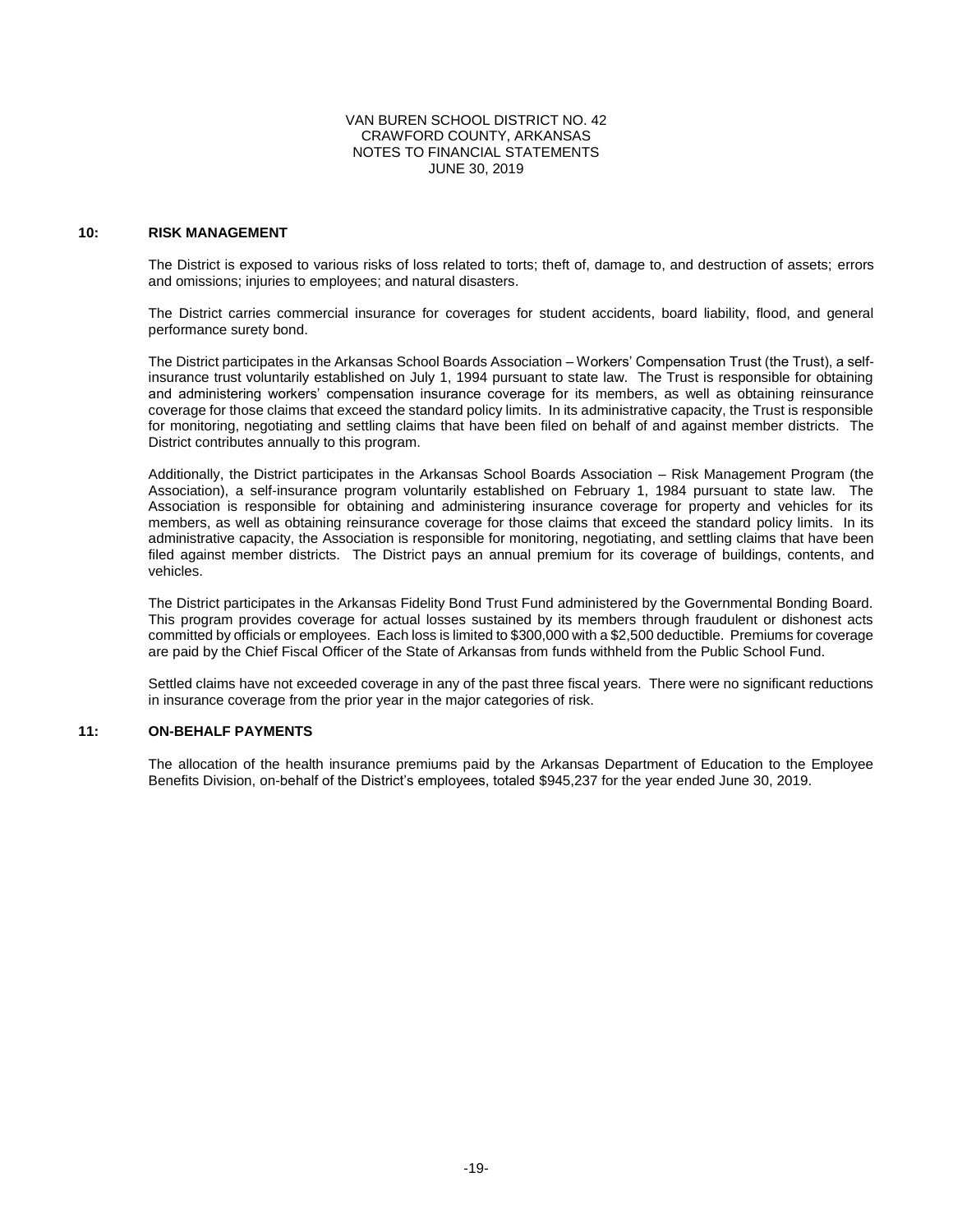# **12: DETAILS OF GOVERNMENTAL FUND BALANCE CLASSIFICATIONS DISPLAYED IN THE AGGREGATE**

|                               | Governmental Funds |             |               |               |  |  |  |  |
|-------------------------------|--------------------|-------------|---------------|---------------|--|--|--|--|
|                               |                    |             | Major         |               |  |  |  |  |
|                               |                    |             | Special       | Other         |  |  |  |  |
| Description                   |                    | General     | Revenue       | Aggregate     |  |  |  |  |
| Fund Balances:                |                    |             |               |               |  |  |  |  |
| Restricted for:               |                    |             |               |               |  |  |  |  |
| Educational programs -        |                    |             |               |               |  |  |  |  |
| national school lunch state   |                    |             |               |               |  |  |  |  |
| categorical funding           | \$                 | 167,263     |               |               |  |  |  |  |
| Professional development      |                    | 103,235     |               |               |  |  |  |  |
| Capital projects              |                    |             |               | \$<br>219,662 |  |  |  |  |
| Child nutrition programs      |                    |             | \$<br>849,259 |               |  |  |  |  |
| Debt service                  |                    |             |               | 3,003,506     |  |  |  |  |
| Medical services              |                    |             | 240,491       |               |  |  |  |  |
| Special education programs    |                    | 27,657      |               |               |  |  |  |  |
| Wellness center               |                    | 177,707     |               |               |  |  |  |  |
| Improving student performance |                    | 74,337      |               |               |  |  |  |  |
| Other purposes                |                    | 61,914      |               |               |  |  |  |  |
| <b>Total Restricted</b>       |                    | 612,113     | 1,089,750     | 3,223,168     |  |  |  |  |
| Assigned to:                  |                    |             |               |               |  |  |  |  |
| Capital projects              |                    |             |               | 4,440,522     |  |  |  |  |
| Student activities            |                    | 439,997     |               |               |  |  |  |  |
| <b>Total Assigned</b>         |                    | 439,997     |               | 4,440,522     |  |  |  |  |
|                               |                    |             |               |               |  |  |  |  |
| Unassigned                    |                    | 3,756,341   |               |               |  |  |  |  |
| Totals                        |                    | \$4,808,451 | \$1,089,750   | \$7,663,690   |  |  |  |  |

# **13: SUBSEQUENT EVENTS**

On October 22, 2019, the District issued refunding bonds of \$3,840,000 with interest rates of 2 to 2.5 percent. The proceeds will be utilized to advance refund the bond issue dated January 1, 2012. The January 1, 2012, bond issue was called and redeemed on November 22, 2019.

On October 22, 2019, the District issued refunding bonds of \$6,445,000 with interest rates of 2 to 2.375 percent. The proceeds will be utilized to advance refund the bond issue dated April 1, 2014. The April 1, 2014 bond issue was called and redeemed on November 25, 2019.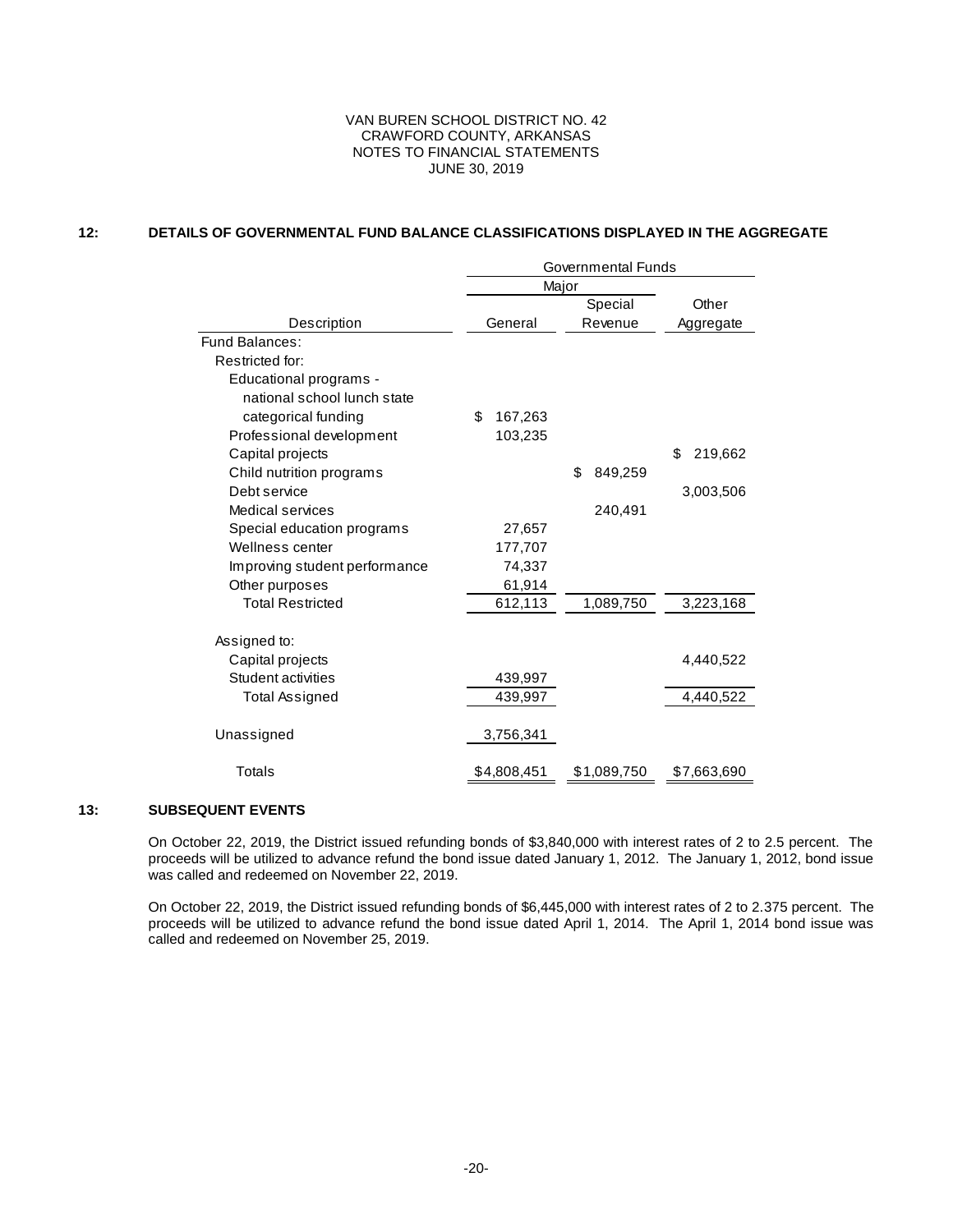# (Unaudited) VAN BUREN SCHOOL DISTRICT NO. 42 CRAWFORD COUNTY, ARKANSAS SCHEDULE OF CAPITAL ASSETS FOR THE YEAR ENDED JUNE 30, 2019

|                                       | <b>Balance</b> |               |  |  |  |
|---------------------------------------|----------------|---------------|--|--|--|
|                                       |                | June 30, 2019 |  |  |  |
| Nondepreciable capital assets:        |                |               |  |  |  |
| Land                                  | \$             | 6,131,366     |  |  |  |
| Construction in progress              |                | 8,427,221     |  |  |  |
| Total nondepreciable capital assets   |                | 14,558,587    |  |  |  |
| Depreciable capital assets:           |                |               |  |  |  |
| <b>Buildings</b>                      |                | 109,423,296   |  |  |  |
| Improvements/infrastructure           |                | 2,065,564     |  |  |  |
| Equipment                             |                | 19,180,850    |  |  |  |
| Total depreciable capital assets      |                | 130,669,710   |  |  |  |
| Less accumulated depreciation for:    |                |               |  |  |  |
| <b>Buildings</b>                      |                | 38,318,970    |  |  |  |
| Improvements/infrastructure           |                | 133,238       |  |  |  |
| Equipment                             |                | 12,690,612    |  |  |  |
| Total accumulated depreciation        |                | 51,142,820    |  |  |  |
| Total depreciable capital assets, net |                | 79,526,890    |  |  |  |
| Capital assets, net                   |                | 94,085,477    |  |  |  |
|                                       |                |               |  |  |  |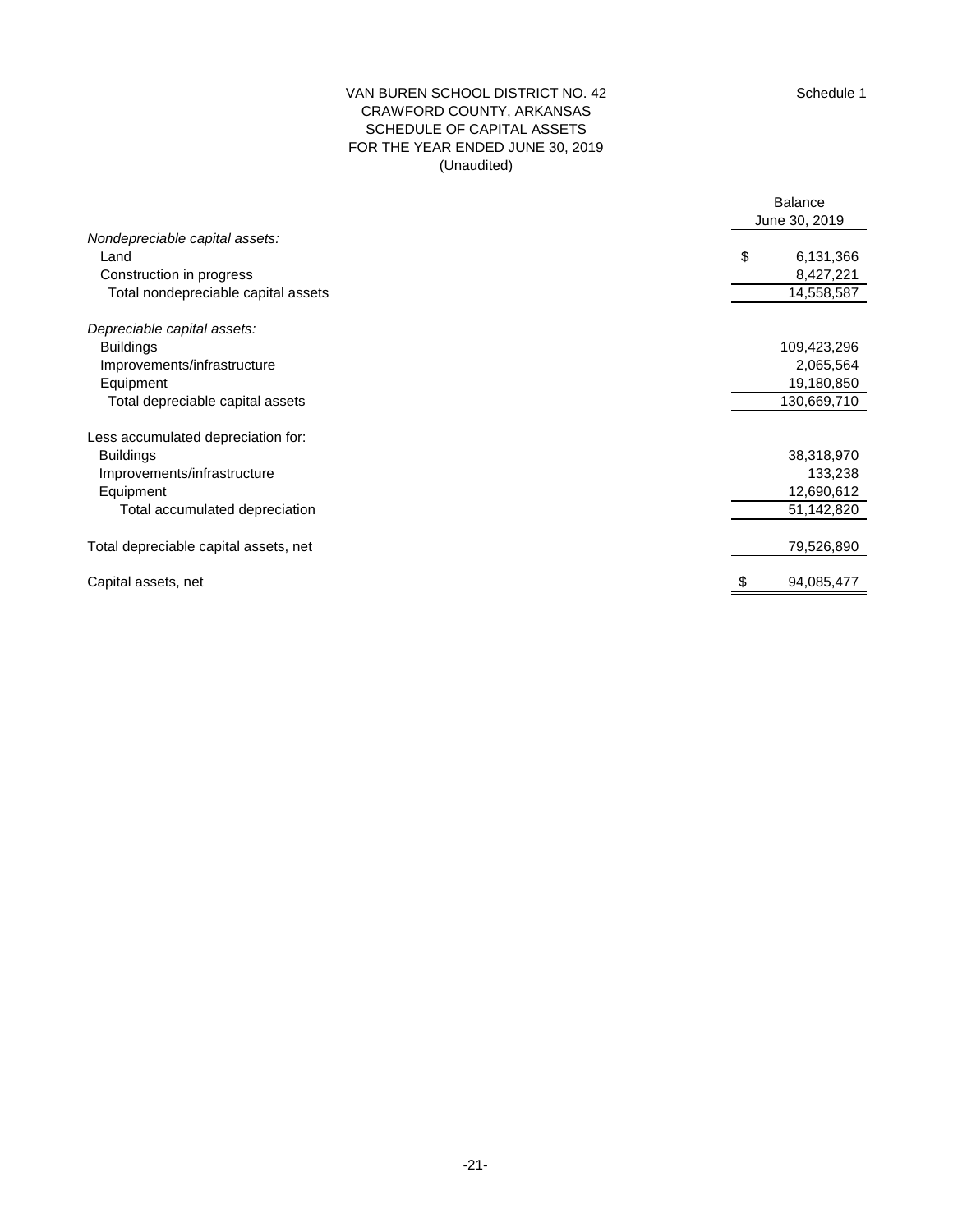#### VAN BUREN SCHOOL DISTRICT NO. 42 CRAWFORD COUNTY, ARKANSAS SCHEDULE OF EXPENDITURES OF FEDERAL AWARDS FOR THE YEAR ENDED JUNE 30, 2019

| Federal Grantor/Pass-Through<br>Grantor/Program or Cluster Title                                        | Federal<br><b>CFDA</b><br>Number | Pass-Through<br>Entity Identifying<br>Number | Provided to<br>Subrecipients | <b>Total Federal</b><br>Expenditures |
|---------------------------------------------------------------------------------------------------------|----------------------------------|----------------------------------------------|------------------------------|--------------------------------------|
| CHILD NUTRITION CLUSTER                                                                                 |                                  |                                              |                              |                                      |
| U. S. Department of Agriculture<br>Arkansas Department of Education - School Breakfast Program          | 10.553                           | 1705                                         |                              | \$<br>490,539                        |
| National School Lunch Program (Note 3)<br>Arkansas Department of Education - National School Lunch      | 10.555                           |                                              |                              | 40,000                               |
| Program<br>Arkansas Department of Human Services - National School                                      | 10.555                           | 1705                                         |                              | 1,473,718                            |
| Lunch Program (Note 4)                                                                                  | 10.555                           | 1705000                                      |                              | 176,504                              |
| Total for National School Lunch Program                                                                 |                                  |                                              |                              | 1,690,222                            |
| Summer Food Service Program for Children (Note 3)<br>Total for Summer Food Service Program for Children | 10.559                           |                                              |                              | 2,331                                |
| Total U. S. Department of Agriculture                                                                   |                                  |                                              |                              | 2,331<br>2,183,092                   |
| TOTAL CHILD NUTRITION CLUSTER                                                                           |                                  |                                              |                              | 2,183,092                            |
| SPECIAL EDUCATION CLUSTER (IDEA)<br>U. S. Department of Education                                       |                                  |                                              |                              |                                      |
| Arkansas Department of Education - Special Education -                                                  |                                  |                                              |                              |                                      |
| <b>Grants to States</b>                                                                                 | 84.027                           | 1705                                         |                              | 1,204,099                            |
| TOTAL SPECIAL EDUCATION CLUSTER (IDEA)                                                                  |                                  |                                              |                              | 1,204,099                            |
| <b>OTHER PROGRAMS</b>                                                                                   |                                  |                                              |                              |                                      |
| U. S. Department of Agriculture                                                                         |                                  |                                              |                              |                                      |
| Arkansas Department of Education - Fresh Fruit and<br>Vegetable Program                                 | 10.582                           | 1705                                         |                              | 64,807                               |
| Total U. S. Department of Agriculture                                                                   |                                  |                                              |                              | 64,807                               |
| U. S. Department of Defense                                                                             |                                  |                                              |                              |                                      |
| ROTC (Note 5)                                                                                           | 12.AR160022                      |                                              |                              | 12,772                               |
| Total U. S. Department of Defense                                                                       |                                  |                                              |                              | 12.772                               |
| National Endowment for the Arts<br>Department of Arkansas Heritage-Arkansas Arts Council -              |                                  |                                              |                              |                                      |
| Promotion of the Arts - Partnership Agreements                                                          | 45.025                           | 1705                                         |                              | 525                                  |
| Total National Endowment for the Arts                                                                   |                                  |                                              |                              | 525                                  |
| U. S. Department of Education<br>Arkansas Department of Career Education - Adult Education -            |                                  |                                              |                              |                                      |
| <b>Basic Grants to States</b>                                                                           | 84.002                           | 1705                                         |                              | 106,194                              |
| Arkansas Department of Education - Title I Grants to Local                                              |                                  |                                              |                              |                                      |
| <b>Educational Agencies</b><br>Arkansas Department of Education - Migrant Education -                   | 84.010                           | 1705                                         |                              | 1,546,198                            |
| <b>State Grant Program</b><br>Arkansas Department of Education - English Language                       | 84.011                           | 1705                                         |                              | 163,219                              |
| <b>Acquisition State Grants</b><br>Arkansas Department of Education - Supporting Effective              | 84.365                           | 1705                                         |                              | 72,018                               |
| <b>Instruction State Grants</b>                                                                         | 84.367                           | 1705                                         |                              | 219,852                              |
| Arkansas Department of Education - Student Support and<br>Academic Enrichment Program                   | 84.424                           | 1705                                         |                              | 94,232                               |
| Total U. S. Department of Education                                                                     |                                  |                                              |                              | 2,201,713                            |
| TOTAL OTHER PROGRAMS                                                                                    |                                  |                                              |                              | 2,279,817                            |
| TOTAL EXPENDITURES OF FEDERAL AWARDS                                                                    |                                  |                                              | 0<br>\$                      | 5,667,008                            |

The accompanying notes are an integral part of this schedule.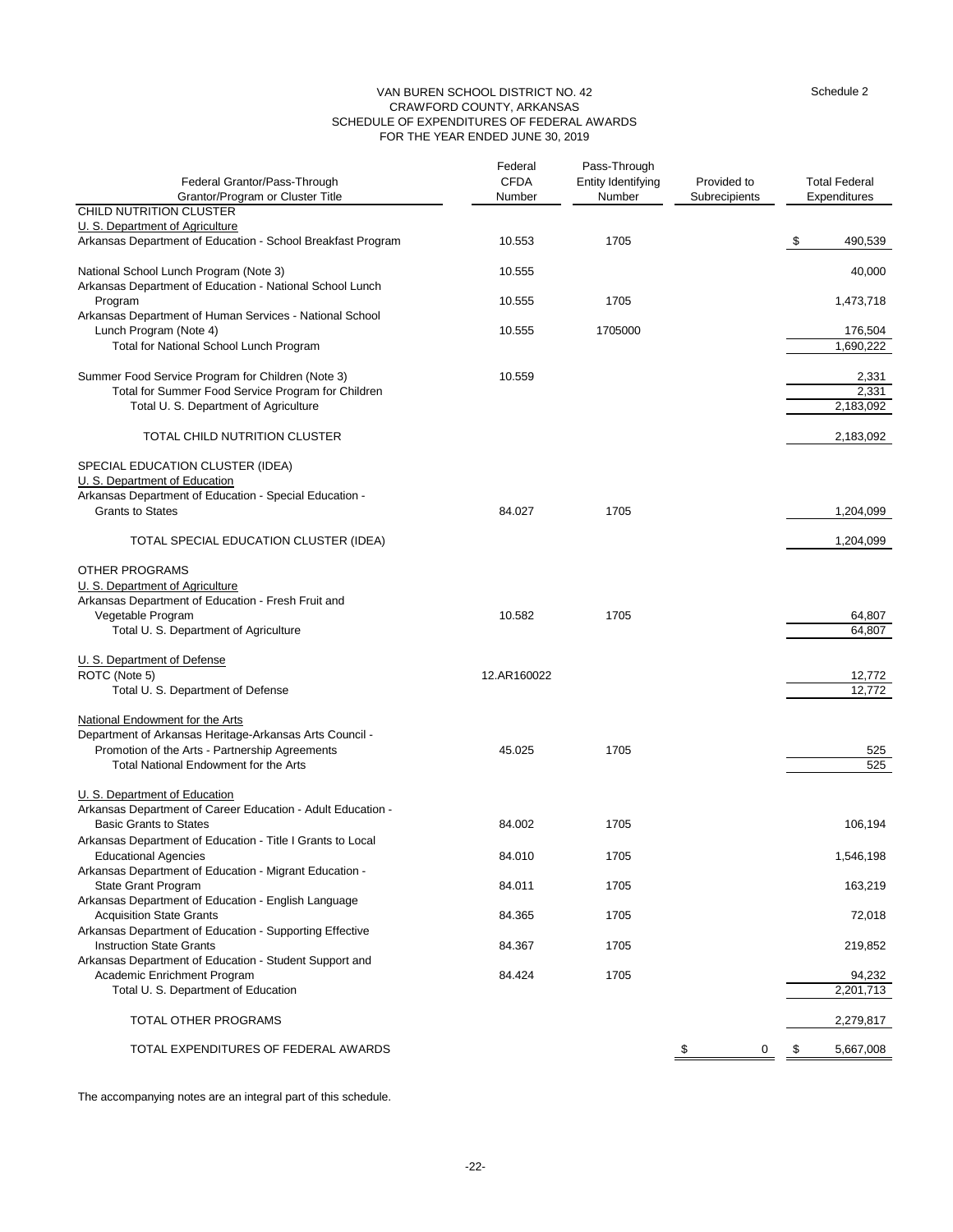#### VAN BUREN SCHOOL DISTRICT NO. 42 Schedule 2 CRAWFORD COUNTY, ARKANSAS SCHEDULE OF EXPENDITURES OF FEDERAL AWARDS FOR THE YEAR ENDED JUNE 30, 2019

#### NOTES TO THE SCHEDULE OF EXPENDITURES OF FEDERAL AWARDS

- Basis of Presentation The accompanying Schedule of Expenditures of Federal Awards (the "Schedule") includes the federal award activity of Van Buren School District No. 42 (District) under programs of the federal government for the year ended June 30, 2019. The information in this Schedule is presented in accordance with the requirements of Title 2 U.S. *Code of Federal Regulations* (CFR) Part 200, *Uniform Administrative Requirements, Cost Principles, and Audit Requirements for Federal Awards* (Uniform Guidance). Because the Schedule presents only a selected portion of the operations of the District, it is not intended to and does not present the financial position or changes in financial position of the District. Note 1:
- Note 2: Summary of Significant Accounting Policies Expenditures reported on the Schedule are reported on the regulatory basis of accounting. Such expenditures are recognized following the cost principles contained in the Uniform Guidance, wherein certain types of expenditures are not allowable or are limited as to reimbursement.
- Nonmonetary assistance is reported at the approximate value as provided by the U. S. Department of Defense through an agreement with the U. S. Department of Agriculture. Note 3:
- Note 4: Nonmonetary assistance is reported at the approximate value as provided by the Arkansas Department of Human Services.
- Note 5: The Federal CFDA Number was not available. An alternative identifying number was utilized.
- Note 6: The District has elected not to use the 10% de minimis indirect cost rate allowed under the Uniform Guidance.
- Note 7: During the year ended June 30, 2019, the District received Medicaid funding of \$101,576 from the Arkansas Department of Human Services. Such payments are not considered Federal awards expended, and therefore, are not included in the above Schedule.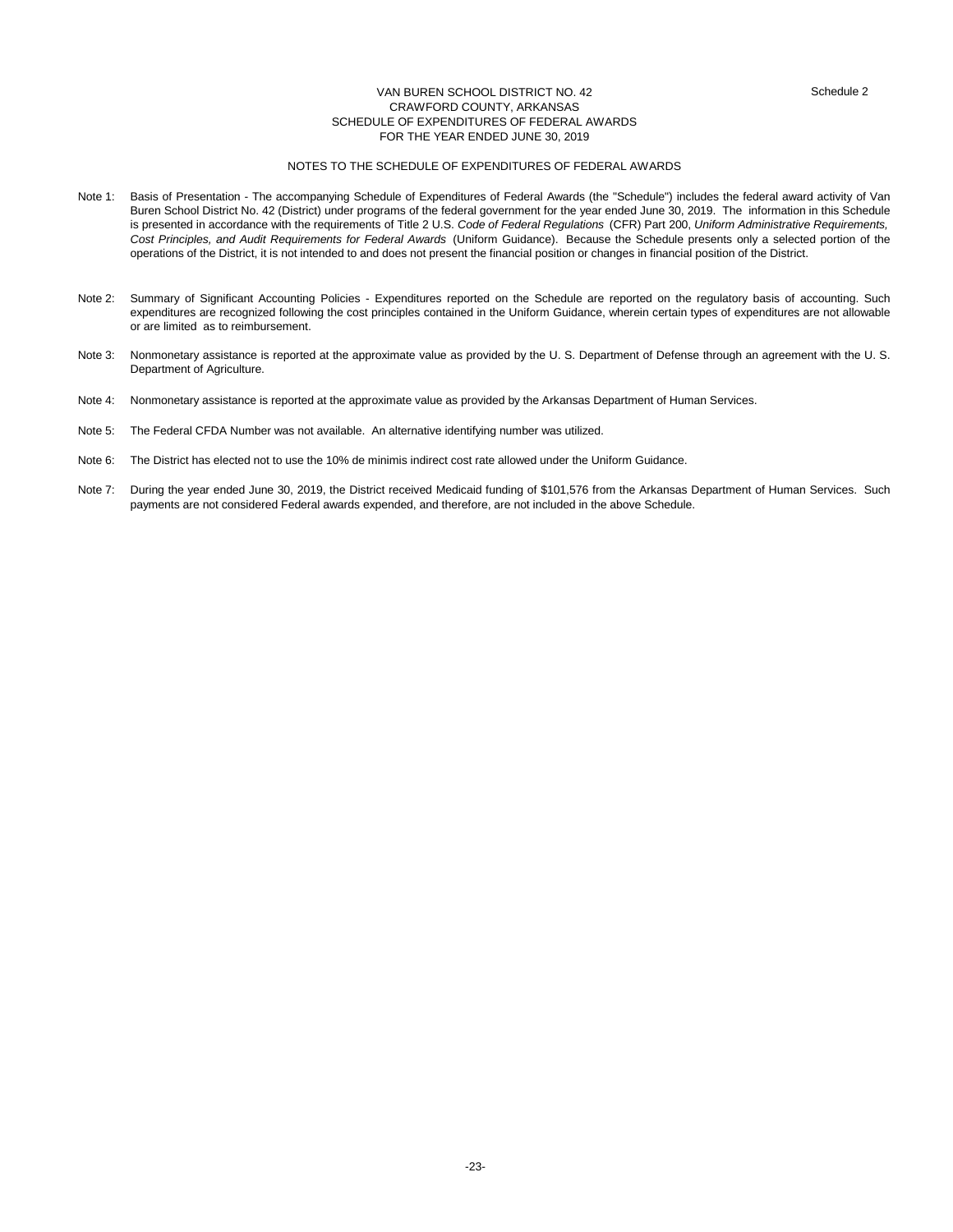#### VAN BUREN SCHOOL DISTRICT NO. 42 CRAWFORD COUNTY, ARKANSAS SCHEDULE OF FINDINGS AND QUESTIONED COSTS FOR THE YEAR ENDED JUNE 30, 2019

## **SECTION I - SUMMARY OF AUDITOR'S RESULTS**

#### FINANCIAL STATEMENTS

Types of auditor's reports issued on whether the financial statements audited were prepared in accordance with:

Regulatory basis - unmodified Generally accepted accounting principles (GAAP) - adverse

Internal control over financial reporting:

| Material weakness(es) identified?                                                                     | Х<br>no<br>yes                                                     |  |  |  |  |  |  |  |  |
|-------------------------------------------------------------------------------------------------------|--------------------------------------------------------------------|--|--|--|--|--|--|--|--|
| Significant deficiency(ies) identified?                                                               | X<br>none reported<br>yes                                          |  |  |  |  |  |  |  |  |
| Noncompliance material to financial statements noted?                                                 | X<br>yes<br>no                                                     |  |  |  |  |  |  |  |  |
| <b>FEDERAL AWARDS</b>                                                                                 |                                                                    |  |  |  |  |  |  |  |  |
| Internal control over major federal programs:                                                         |                                                                    |  |  |  |  |  |  |  |  |
| Material weakness(es) identified?                                                                     | X<br>yes<br>no                                                     |  |  |  |  |  |  |  |  |
| Significant deficiency(ies) identified?                                                               | X<br>none reported<br>yes                                          |  |  |  |  |  |  |  |  |
| Type of auditor's report issued on compliance for major federal programs: unmodified                  |                                                                    |  |  |  |  |  |  |  |  |
| Any audit findings disclosed that are required to be reported in<br>accordance with 2 CFR 200.516(a)? | X<br>yes<br>no                                                     |  |  |  |  |  |  |  |  |
| Identification of major federal programs:                                                             |                                                                    |  |  |  |  |  |  |  |  |
| CFDA Number(s)                                                                                        | Name of Federal Program or Cluster                                 |  |  |  |  |  |  |  |  |
| 10.553, 10.555, 10.559<br>84.027                                                                      | <b>Child Nutrition Cluster</b><br>Special Education Cluster (IDEA) |  |  |  |  |  |  |  |  |
| Dollar threshold used to distinguish between type A and type B programs:                              | 750,000<br>\$                                                      |  |  |  |  |  |  |  |  |
| Auditee qualified as low-risk auditee?                                                                | Х<br>yes<br>no                                                     |  |  |  |  |  |  |  |  |
| <b>SECTION II - FINANCIAL STATEMENT FINDINGS</b>                                                      |                                                                    |  |  |  |  |  |  |  |  |

No matters were reported.

**SECTION III - FEDERAL AWARD FINDINGS AND QUESTIONED COSTS**

No matters were reported.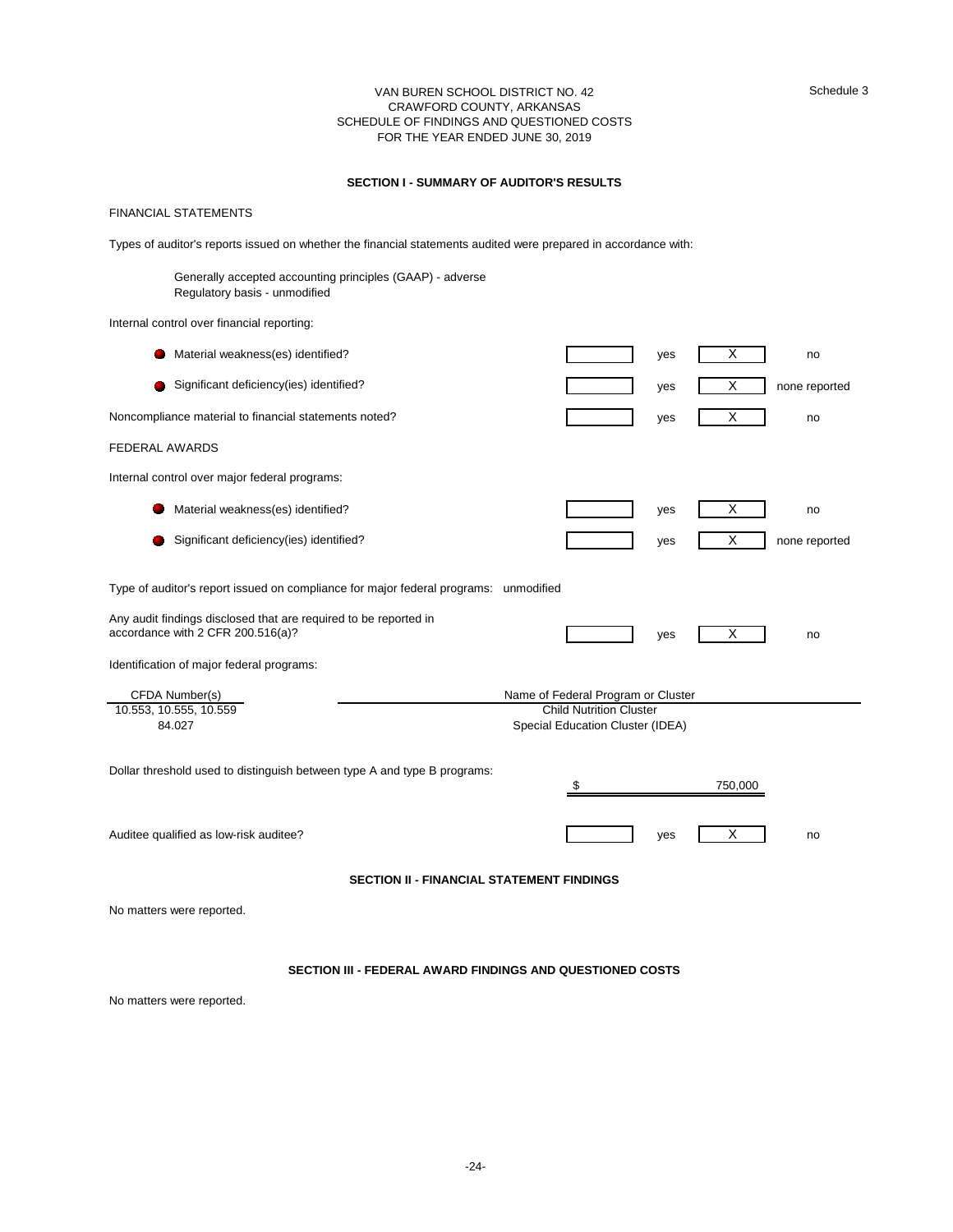

OFFICE OF THE SUPERINTENDENT 2221 POINTER TRAIL EAST VAN BUREN, AR 72956 479-474-7942 PHONE 479-471-3146 FAX

> VAN BUREN SCHOOL DISTRICT **VAN BUREN SCHOOL DISTRICT**



SUMMARY SCHEDULE OF PRIOR AUDIT FINDINGS FOR THE YEAR ENDED JUNE 30, 2019

**FINANCIAL STATEMENT FINDINGS**

There were no findings in the prior audit.

**FEDERAL AWARD FINDINGS AND QUESTIONED COSTS** U.S. DEPARTMENT OF AGRICULTURE PASSED THROUGH ARKANSAS DEPARTMENT OF EDUCATION CHILD NUTRITION CLUSTER – CFDA NUMBERS 10.553 AND 10.555

2018 – Finding 2018-001: Eligibility

Condition: The eligibility status for free or reduced price meals on four students, included on two applications selected for verification, was not changed to the proper classification. Two students listed on one application were changed from reduced price meals to free meals; however, based on income documentation provided during the verification process, the proper classification would have been paid meals. Also, two students listed on another application remained at free meals; however, based on income documentation provided during the verification process, proper classification would have been reduced price meals. The amount of excess reimbursement for meals claimed for the respective students could not be readily determined.

Current Status: The District began manually reviewing the verified applications for proper classification for the 2018-2019 school year. The District's scanning software did not properly scan and/or our point-of–sale system did not correctly calculate and classify verified applicants. The Arkansas Department of Education, Child Nutrition was notified of the matter in the review performed by the area specialist. At the beginning 2019-2020 school year the District is monitoring the software for correct calculations and classifications of verified applicants by manually reviewing the eligibility status for free or reduced price meals. The software calculations are compared to the manual calculations for accuracy.

Schedule 4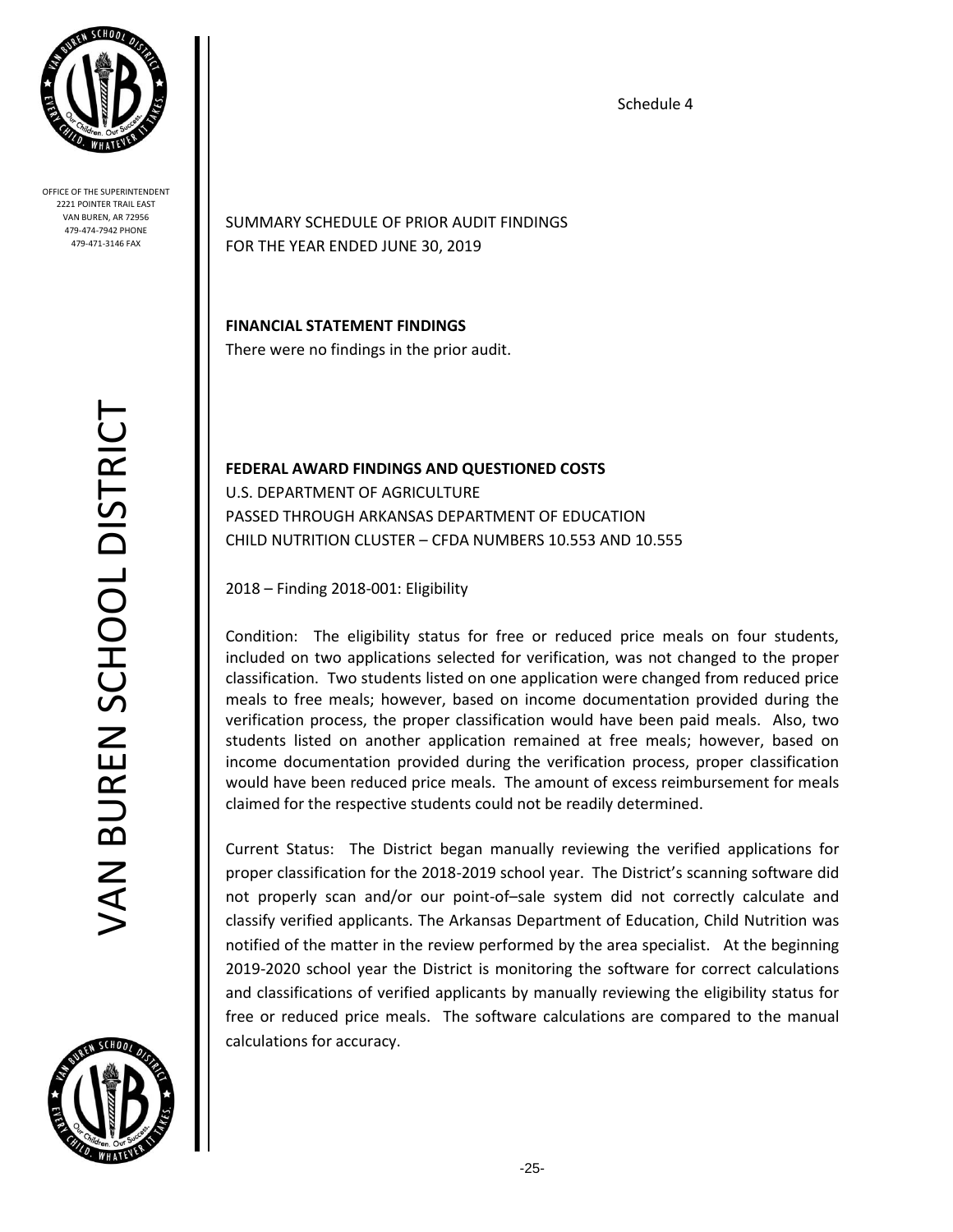# Schedule 5

# VAN BUREN SCHOOL DISTRICT NO. 42 CRAWFORD COUNTY, ARKANSAS SCHEDULE OF SELECTED INFORMATION FOR THE LAST FIVE YEARS - REGULATORY BASIS FOR THE YEAR ENDED JUNE 30, 2019 (Unaudited)

|                                             | Year Ended June 30, |             |      |             |      |             |      |             |      |             |
|---------------------------------------------|---------------------|-------------|------|-------------|------|-------------|------|-------------|------|-------------|
| General Fund                                | 2019                |             | 2018 |             | 2017 |             | 2016 |             | 2015 |             |
| <b>Total Assets</b>                         | \$                  | 4,822,406   | \$   | 5,514,582   | \$   | 5,275,842   | \$   | 5,013,638   | \$   | 4,766,074   |
| <b>Total Liabilities</b>                    |                     | 13,955      |      | 5,531       |      | 383,007     |      | 11.370      |      | 21,949      |
| <b>Total Fund Balances</b>                  |                     | 4,808,451   |      | 5.509.051   |      | 4,892,835   |      | 5.002.268   |      | 4,744,125   |
| <b>Total Revenues</b>                       |                     | 53,768,364  |      | 53,526,289  |      | 51,770,150  |      | 50,920,786  |      | 50,555,857  |
| <b>Total Expenditures</b>                   |                     | 48,262,456  |      | 46,915,629  |      | 45,793,574  |      | 45,250,677  |      | 45,077,800  |
| <b>Total Other Financing Sources (Uses)</b> |                     | (6,206,508) |      | (5,994,444) |      | (6,086,009) |      | (5,411,966) |      | (5,345,848) |

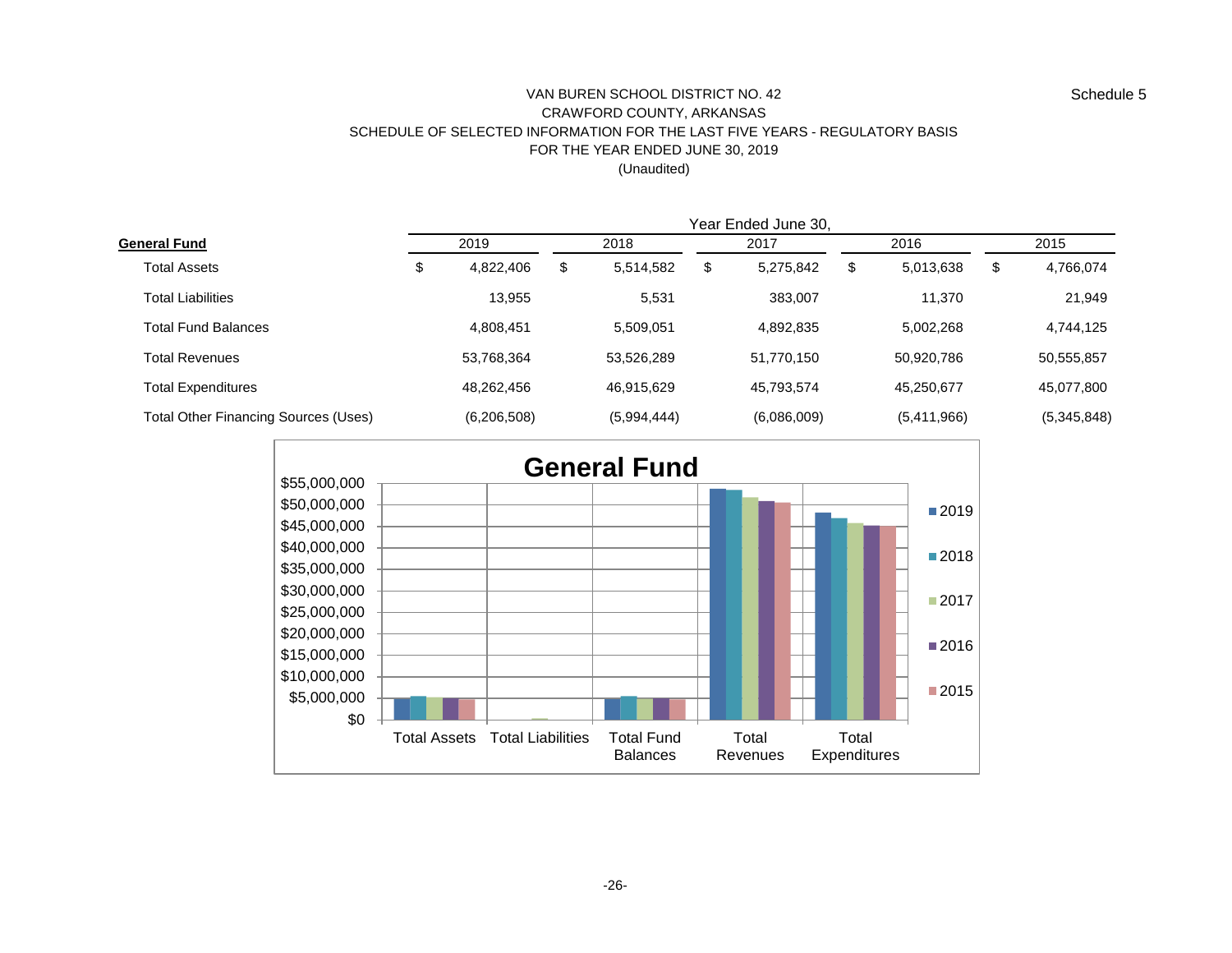# VAN BUREN SCHOOL DISTRICT NO. 42 CRAWFORD COUNTY, ARKANSAS SCHEDULE OF SELECTED INFORMATION FOR THE LAST FIVE YEARS - REGULATORY BASIS FOR THE YEAR ENDED JUNE 30, 2019 (Unaudited)

|                                             | Year Ended June 30, |               |               |               |  |  |  |  |  |  |
|---------------------------------------------|---------------------|---------------|---------------|---------------|--|--|--|--|--|--|
| 2019<br>Special Revenue Fund                | 2018                | 2017          | 2016          | 2015          |  |  |  |  |  |  |
| \$<br><b>Total Assets</b><br>1,102,289      | \$<br>1,093,027     | \$<br>918,845 | \$<br>679,042 | \$<br>454,671 |  |  |  |  |  |  |
| <b>Total Liabilities</b><br>12,539          | 2,010               | 908           |               | 27            |  |  |  |  |  |  |
| <b>Total Fund Balances</b><br>1,089,750     | 1,091,017           | 917,937       | 679,042       | 454.644       |  |  |  |  |  |  |
| <b>Total Revenues</b><br>6,283,578          | 6,398,909           | 7,127,793     | 6,840,551     | 6,832,484     |  |  |  |  |  |  |
| 6,284,845<br><b>Total Expenditures</b>      | 6,225,829           | 6,892,009     | 6,556,153     | 6,681,953     |  |  |  |  |  |  |
| <b>Total Other Financing Sources (Uses)</b> |                     | 3,111         | (60,000)      | (27, 993)     |  |  |  |  |  |  |



Schedule 5